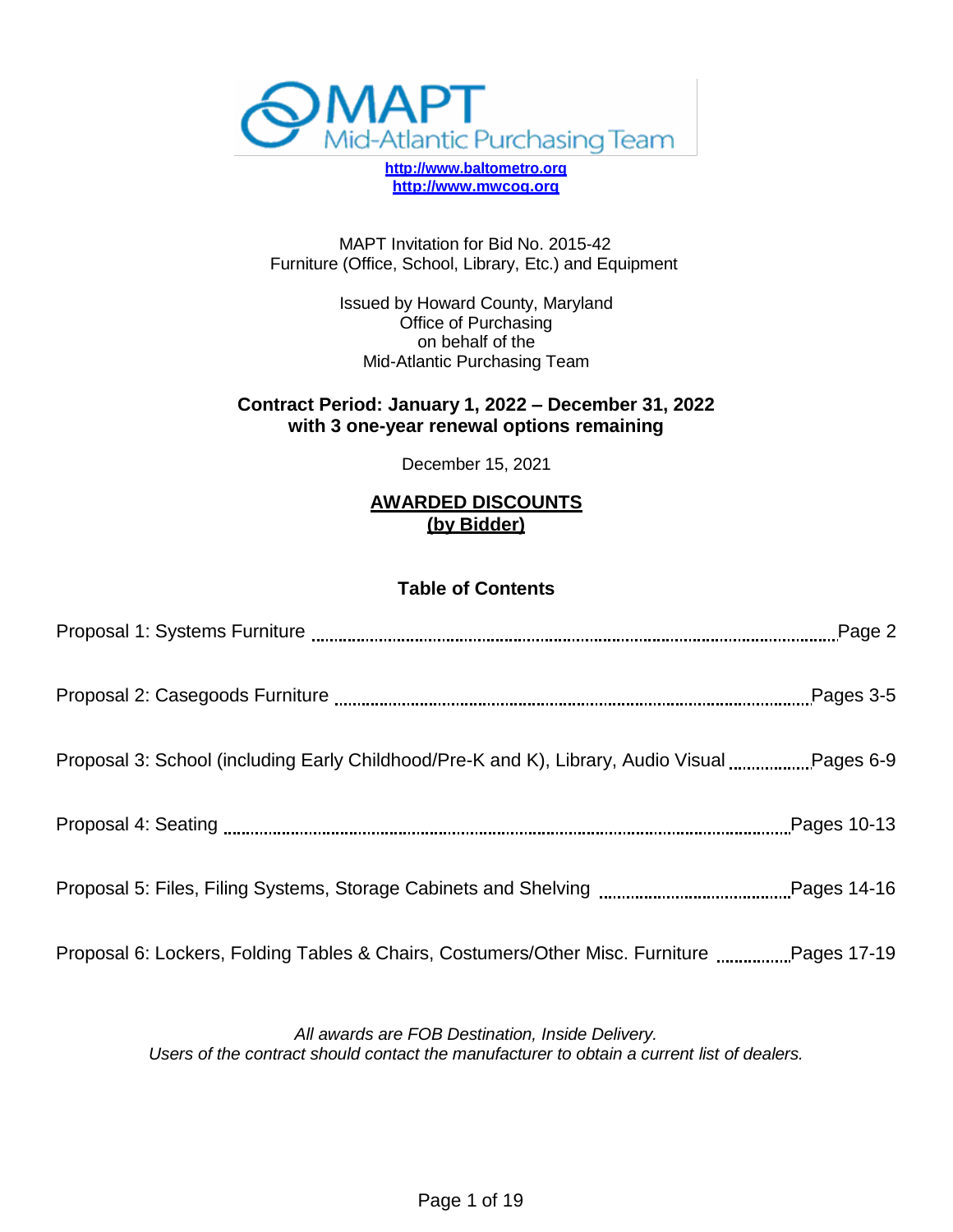# **Proposal 1: Systems Furniture**

| <b>Bidder with Highest Discount</b>      | <b>Manufacturer</b>                         | <b>Discount</b> | Environmentally<br><b>Preferred</b> | Quick<br><b>Ship</b> |
|------------------------------------------|---------------------------------------------|-----------------|-------------------------------------|----------------------|
| Agati, Inc.                              | Agati, Inc.                                 | 45%             |                                     |                      |
| American Design Assoc., Inc.             | Concord                                     | 40%             | X                                   | $\pmb{\times}$       |
| American Design Assoc., Inc.             | Friant                                      | 48%             | $\mathsf{X}$                        | $\pmb{\times}$       |
| American Design Assoc., Inc.             | Tayco                                       | 40%             | $\mathsf{X}$                        | $\pmb{\times}$       |
| American Design Assoc., Inc.             | Artopex                                     | 46%             | $\mathsf{X}$                        | $\mathsf X$          |
| American Design Assoc., Inc.             | <b>RSI</b>                                  | 46%             | $\mathsf X$                         | X                    |
| American Office Equipment Co., Inc.      | Canvas by Herman Miller                     | 64%             | $\mathsf{X}$                        |                      |
| American Office Equipment Co., Inc.      | Layout Studio by Herman<br>Miller           | 46%             | X                                   |                      |
| CBA / Charlotte, Inc.                    | AB&D                                        | 40%             | $\mathsf{X}$                        |                      |
| Douron, Inc.                             | All Steel                                   | 61%             | $\mathsf{X}$                        | X                    |
| Douron, Inc.                             | Global Compile                              | 56%             | $\mathsf{X}$                        | X                    |
| Douron, Inc.                             | Global Evolve                               | 55.50%          | $\mathsf{X}$                        | $\pmb{\times}$       |
| Douron, Inc.                             | Hon                                         | 60%             | $\mathsf{X}$                        | X                    |
| Douron, Inc.                             | Invincible                                  | 49.40%          |                                     |                      |
| Douron, Inc.                             | Krueger International (KI)                  | 48%             | $\mathsf{X}$                        |                      |
| Douron, Inc.                             | LOFTwall                                    | 20.20%          |                                     |                      |
| Douron, Inc.                             | Omega                                       | 74%             | $\mathsf{X}$                        | $\sf X$              |
| Douron, Inc.                             | <b>Right Angle</b>                          | 47.20%          |                                     | X                    |
| Douron, Inc.                             | Workrite                                    | 45%             | $\mathsf X$                         | X                    |
| Edwards & Hill Office Furniture          | <b>AMQ</b>                                  | 50%             | $\mathsf{X}$                        | $\mathsf X$          |
| Fluidconcepts                            | Fluidconcepts                               | 50%             | X                                   | X                    |
| Groupe Lacasse, LLC                      | <b>Nvision</b>                              | 55%             | $\mathsf X$                         | $\pmb{\times}$       |
| Inscape                                  | Inscape                                     | 57%             |                                     |                      |
| Interior Concepts Corp.                  | <b>Interior Concepts</b>                    | 55%             | X                                   |                      |
| Kimball Office, Inc.                     | Kimball Office, Inc.                        | 63%             | $\mathsf{X}$                        | X                    |
| Marvel Group, Inc. dba Marvel            | Marvel                                      | 40%             | X                                   | X                    |
| <b>Maryland Correctional Enterprises</b> | <b>Maryland Correctional</b><br>Enterprises | 0%              | X                                   | X                    |
| Maxon Furniture, Inc.                    | Maxon Furniture, Inc.                       | 75%             | X                                   |                      |
| MOI, Inc.                                | Knoll North America                         | 54%             | X                                   | X                    |
| MOI, Inc.                                | Knoll Quickship                             | 54%             | $\mathsf{X}$                        | X                    |
| MOI, Inc.                                | <b>OFS</b>                                  | 64.80%          |                                     |                      |
| National Office Furniture                | <b>National Office Furniture</b>            | 50%             | X                                   | X                    |
| Palmieri Furniture                       | Palmieri                                    | 30%             | X                                   |                      |
| Paragon Furniture                        | Paragon Furniture                           | 40%             | X                                   |                      |
| Price Modern, LLC                        | <b>Haworth Premise</b>                      | 68%             | $\mathsf{X}$                        | X                    |
| Price Modern, LLC                        | Haworth<br>Unigroup/Compose                 | 71%             | X                                   | X                    |
| Regency Seating, Inc.                    | Regency Seating, Inc.                       | 50%             |                                     | X                    |
| Steelcase, Inc.                          | Steelcase                                   | 57%             | X                                   | X                    |
| STORAGELogic of Maryland, Inc.           | <b>Hamilton Sorter</b>                      | 24%             | X                                   |                      |
| Teknion, LLC                             | Teknion, LLC                                | 61.18%          | X                                   | X                    |
| <b>Trendway Corporation</b>              | <b>Trendway Corporation</b>                 | 55%             | $\pmb{\times}$                      | X                    |
| TSRC, Inc. The Supply Room Companies     | Open Plan Systems                           | 60%             | $\mathsf X$                         | $\mathsf X$          |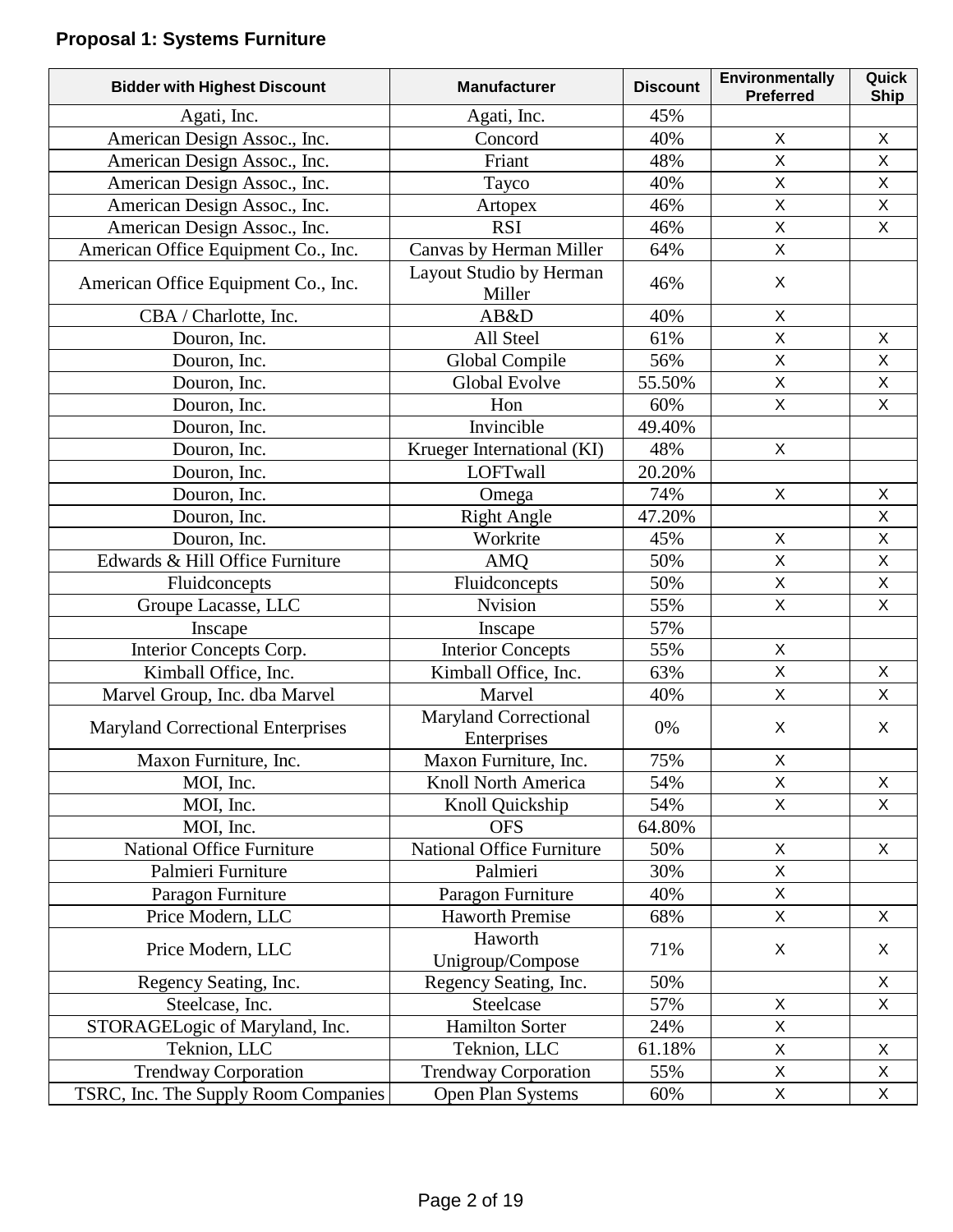# **Proposal 2: Casegoods Furniture**

| <b>Bidder with Highest Discount</b>              | <b>Manufacturer</b>                           | <b>Discount</b> | <b>Environmentally</b><br><b>Preferred</b> | Quick<br><b>Ship</b> |
|--------------------------------------------------|-----------------------------------------------|-----------------|--------------------------------------------|----------------------|
| Agati, Inc.                                      | Agati, Inc.                                   | 45%             |                                            |                      |
| American Design Assoc., Inc.                     | <b>Arnold Contract</b>                        | 32%             | X                                          |                      |
| American Design Assoc., Inc.                     | Cherryman                                     | 40%             | $\mathsf{X}$                               | X                    |
| American Design Assoc., Inc.                     | <b>DSI</b> Industries                         | 40%             | $\mathsf{X}$                               | $\mathsf{X}$         |
| American Design Assoc., Inc.                     | Jasper Desk                                   | 42%             | $\mathsf X$                                | X                    |
| American Design Assoc., Inc.                     | Links                                         | 41%             | $\overline{X}$                             | $\mathsf{X}$         |
| American Design Assoc., Inc.                     | Logiflex                                      | 40%             | $\mathsf{X}$                               | X                    |
| American Design Assoc., Inc.                     | <b>Office Source</b>                          | 40%             | X                                          | $\mathsf{X}$         |
| American Design Assoc., Inc.                     | St. Timothy                                   | 40%             | $\overline{X}$                             | $\mathsf{X}$         |
| American Design Assoc., Inc.                     | VS America                                    | 16%             | $\mathsf{X}$                               | $\mathsf{X}$         |
| American Design Assoc., Inc.                     | Intelligent Office Furniture<br>(IOF)         | 40%             | $\mathsf{X}$                               | X                    |
| American Design Assoc., Inc.                     | Adelphia                                      | 42.10%          | X                                          |                      |
| American Design Assoc., Inc.                     | Artcobell                                     | 48.10%          | $\overline{X}$                             | X                    |
| American Design Assoc., Inc.                     | <b>Boss Office</b>                            | 38%             | $\mathsf{X}$                               | X                    |
| American Design Assoc., Inc.                     | <b>Desk Makers</b>                            | 35%             | X                                          | $\mathsf{X}$         |
| American Design Assoc., Inc.                     | Diversified Woodcrafts                        | 54.10%          | $\overline{X}$                             | $\mathsf{X}% _{0}$   |
| American Design Assoc., Inc.                     | Grafco                                        | 25%             | $\mathsf X$                                | X                    |
| American Design Assoc., Inc.                     | Office Star                                   | 44.10%          | $\overline{X}$                             | X                    |
| American Design Assoc., Inc.                     | <b>Sterling Tree</b>                          | 37%             | X                                          |                      |
| American Design Assoc., Inc.                     | <b>ACCO</b> Data                              | 40.10%          | $\overline{X}$                             | X                    |
| American Office Equipment Co., Inc.              | Canvas by Herman Miller                       | 64%             | $\mathsf{X}$                               |                      |
| American Office Equipment Co., Inc.              | Layout Studio by Herman<br>Miller             | 46%             | X                                          |                      |
| American Office Equipment Co., Inc.              | Renew & Everywhere<br>Tables by Herman Miller | 62%             | X                                          |                      |
| Arcon Resources, Inc. dba Revolution<br>Products | <b>Revolution Products</b>                    | 50%             | X                                          |                      |
| Brodart Co.                                      | <b>Brodart</b>                                | 44%             | X                                          |                      |
| CBA / Charlotte, Inc.                            | AB&D                                          | 40%             | X                                          |                      |
| CBA / Charlotte, Inc.                            | F W Lombard                                   | 40%             |                                            |                      |
| Commercial Furniture Group, Inc.                 | Falcon                                        | 45%             | X                                          |                      |
| Commercial Furniture Group, Inc.                 | Thonet                                        | 45%             | X                                          |                      |
| <b>Conset America</b>                            | <b>Conset America</b>                         | 40%             |                                            | X                    |
| Corilam Fabricating Co.                          | Corilam Fabricating Co.                       | 40%             | X                                          |                      |
| <b>Cromwell Valley Business Interiors</b>        | PLI Office                                    | 43%             |                                            |                      |
| Ditto Sales, Inc. dba Versteel                   | Ditto Sales, Inc. dba<br>Versteel             | 40%             | X                                          | X                    |
| Diversified Educational Systems, Inc.            | <b>Tesco Learning</b><br>Environments         | 42.50%          | X                                          |                      |
| Diversified Educational Systems, Inc.            | Case Systems, Inc.                            | 38%             | X                                          |                      |
| Diversified Educational Systems, Inc.            | Leonard Peterson &<br>Company                 | 38%             | X                                          |                      |
| Douron, Inc.                                     | Candex                                        | 0.48%           |                                            | X                    |
| Douron, Inc.                                     | Allsteel                                      | 56.50%          | X                                          | X                    |
| Douron, Inc.                                     | Basyx                                         | 44.60%          |                                            | X                    |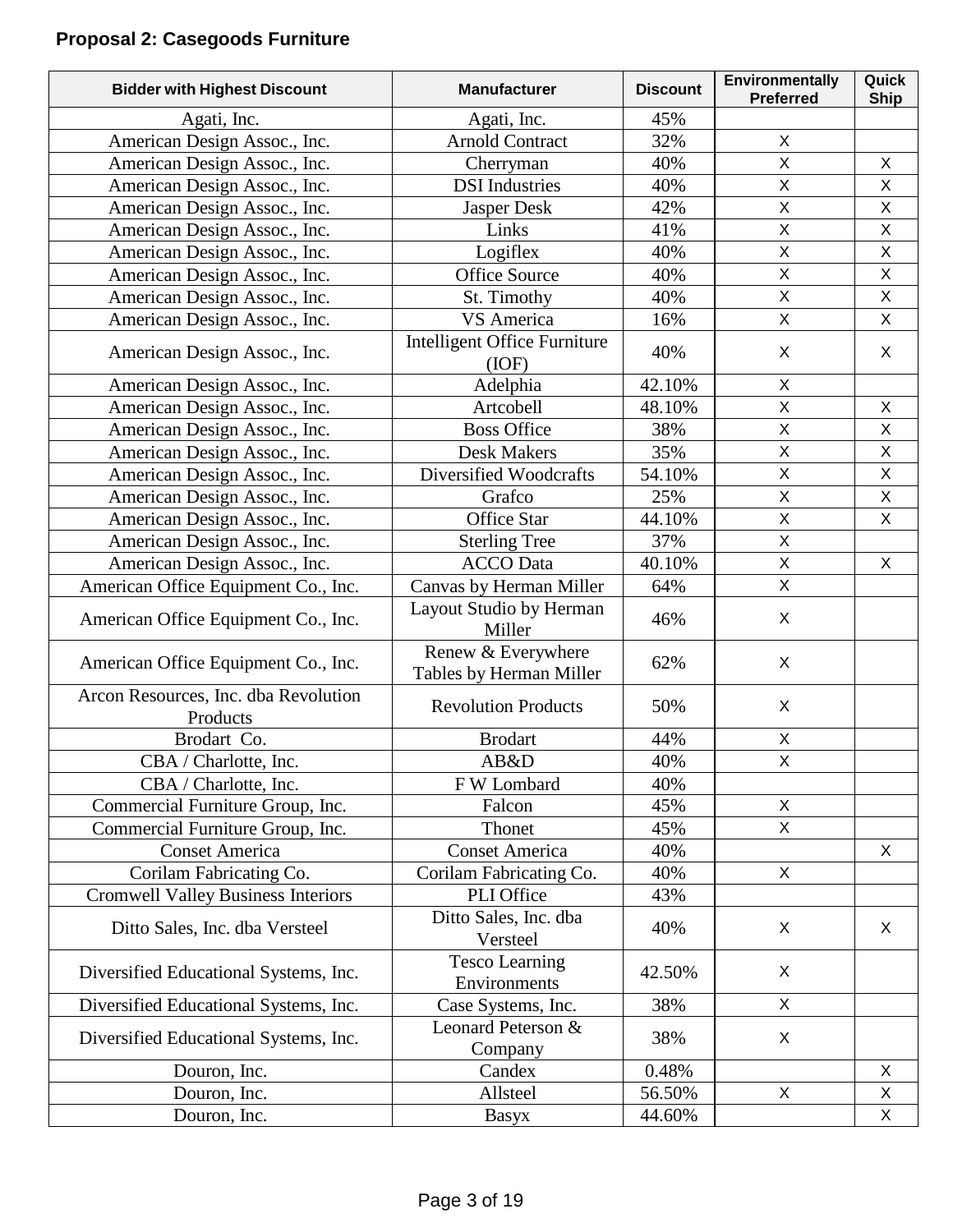# **Proposal 2: Casegoods Furniture (continued)**

| <b>Bidder with Highest Discount</b>               | <b>Manufacturer</b>                       | <b>Discount</b> | <b>Environmentally</b><br><b>Preferred</b> | Quick<br><b>Ship</b> |
|---------------------------------------------------|-------------------------------------------|-----------------|--------------------------------------------|----------------------|
| Douron, Inc.                                      | Community                                 | 49%             | X                                          | X                    |
| Douron, Inc.                                      | Douron Library<br>International           | 43.70%          |                                            | X                    |
| Douron, Inc.                                      | <b>ERG</b> International                  | 42.80%          | X                                          | X                    |
| Douron, Inc.                                      | Fixtures                                  | 45.30%          | $\overline{\mathsf{X}}$                    | $\mathsf{X}$         |
| Douron, Inc.                                      | Fleetwood                                 | 32.60%          |                                            | $\mathsf X$          |
| Douron, Inc.                                      | Global                                    | 55.70%          | X                                          | X                    |
| Douron, Inc.                                      | Hale                                      | 38.90%          | $\pmb{\times}$                             | $\mathsf{X}$         |
| Douron, Inc.                                      | Hon                                       | 56%             | $\mathsf{X}$                               | $\mathsf{X}$         |
| Douron, Inc.                                      | Inline                                    | 54.10%          |                                            | $\mathsf X$          |
| Douron, Inc.                                      | Invincible                                | 49.40%          | $\mathsf{X}$                               | $\mathsf{X}$         |
| Douron, Inc.                                      | <b>JSI</b>                                | 51.40%          | $\mathsf{X}$                               | X                    |
| Douron, Inc.                                      | Krueger International (KI)                | 42%             | $\mathsf{X}$                               |                      |
| Douron, Inc.                                      | Nienkamper (ICF Group)                    | 43.30%          |                                            |                      |
| Douron, Inc.                                      | Nucraft                                   | 45.30%          | X                                          | X                    |
| Douron, Inc.                                      | Offices To Go (OTG)                       | 47%             |                                            | $\mathsf{X}$         |
| Douron, Inc.                                      | Paoli                                     | 54%             | X                                          | X                    |
| Douron, Inc.                                      | Russwood                                  | 50%             |                                            | $\mathsf{X}$         |
| Douron, Inc.                                      | <b>Smith Systems</b>                      | 41.30%          | X                                          | $\mathsf X$          |
| Douron, Inc.                                      | Special T                                 | 48.60%          |                                            |                      |
| Douron, Inc.                                      | <b>Stylex</b>                             | 45.20%          | $\mathsf{X}$                               | $\mathsf{X}$         |
| Douron, Inc.                                      | Virco                                     | 65.50%          | X                                          | $\mathsf{X}$         |
| Everest Expedition, LLC dba The Worden<br>Company | Worden                                    | 41.50%          | X                                          |                      |
| Fairway Holdings, Inc. dba Berco                  | Fairway Holdings, Inc. dba                | 50%             |                                            |                      |
| <b>Furniture Solutions</b>                        | <b>Berco Furniture Solutions</b>          |                 |                                            |                      |
| Fluidconcepts                                     | Fluidconcepts                             | 50%             | $\mathsf{X}$                               | $\mathsf{X}$         |
| Groupe Lacasse, LLC                               | Neocase                                   | 20%             | $\mathsf{X}$                               |                      |
| Groupe Lacasse, LLC                               | Groupe Lacasse, LLC                       | 45%             | $\mathsf X$                                | $\mathsf{X}$         |
| Groupe Lacasse, LLC                               | <b>United Chair</b>                       | 45%             | $\mathsf X$                                | $\mathsf X$          |
| Gunlocke Company, LLC                             | Gunlocke Company, LLC                     | 53%             | X                                          |                      |
| Hann Manufacturing, Inc. dba Hann                 | Hann                                      | 40%             | X                                          | X                    |
| High Point Furniture Industries, Inc.             | <b>High Point Furniture</b><br>Industries | 49%             | X                                          | X                    |
| Humanscale Corporation                            | Humanscale Corporation                    | 42%             | $\pmb{\times}$                             | $\mathsf X$          |
| Indiana Furniture Industries, Inc.                | Indiana Furniture                         | 51%             | X                                          |                      |
| Interior Concepts Corp.                           | <b>Interior Concepts</b>                  | 55%             | $\pmb{\times}$                             |                      |
| Ironwood Manufacturing dba Ironwood               | Ironwood                                  | 40%             | $\mathsf X$                                | X                    |
| Kimball Office, Inc.                              | Kimball Office, Inc.                      | 53%             | X                                          | X                    |
| Liberty Systems, Inc.                             | Media Technologies                        | 35%             | $\mathsf X$                                |                      |
| Library Interiors, Inc.                           | <b>Library Interiors Millwork</b>         | 40%             | X                                          |                      |
| Library Interiors, Inc.                           | <b>Big Cozy Books</b>                     | 10%             | X                                          |                      |
| Library Interiors, Inc.                           | Iglooplay                                 | 10%             | $\mathsf X$                                |                      |
| Library Interiors, Inc.                           | Moduform/Library Bureau<br>Wood           | 25%             | X                                          |                      |
| Marvel Group, Inc. dba Marvel                     | Marvel                                    | 40%             | $\pmb{\times}$                             | X                    |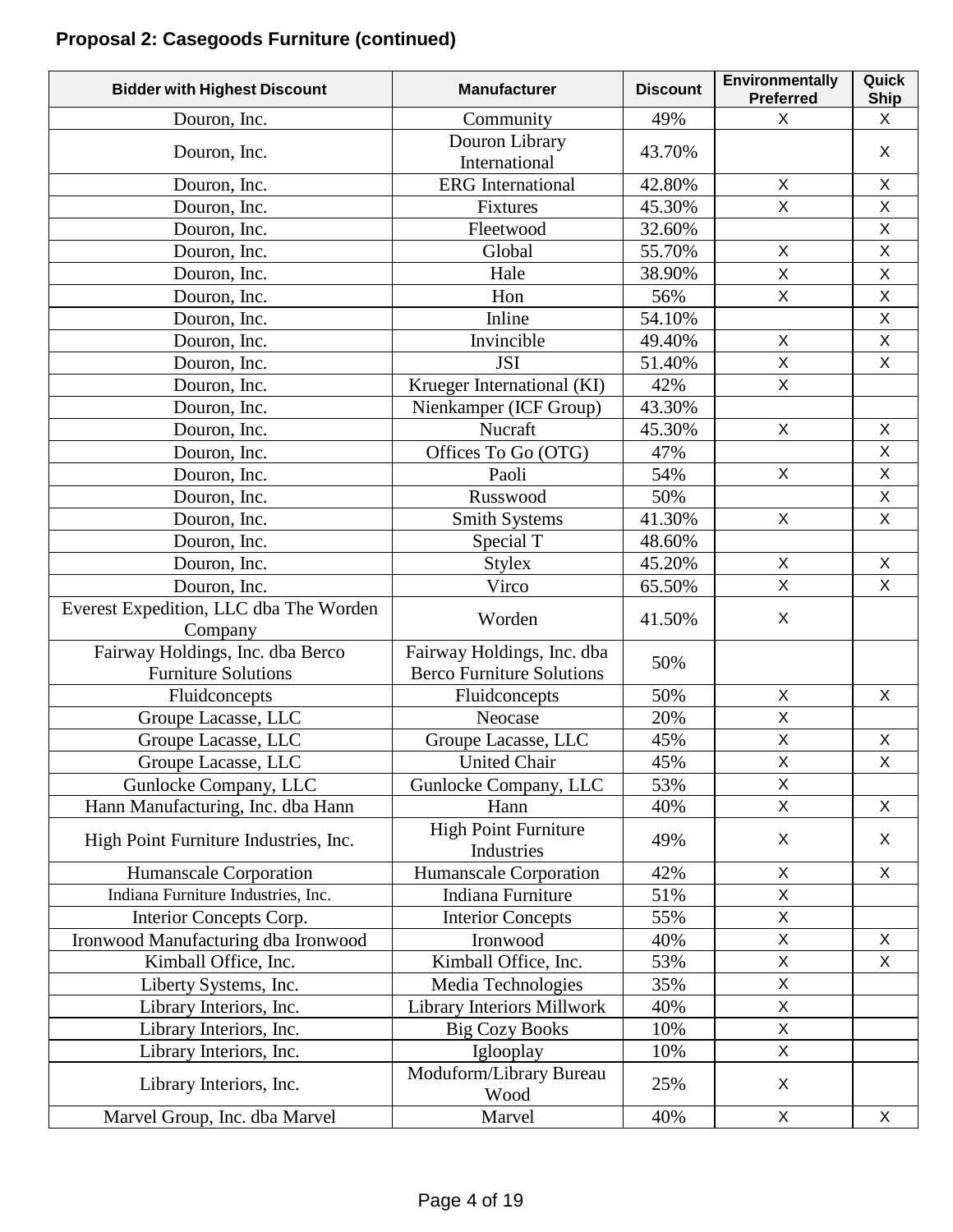# **Proposal 2: Casegoods Furniture (continued)**

| <b>Bidder with Highest Discount</b>                    | <b>Manufacturer</b>                         | <b>Discount</b> | Environmentally<br><b>Preferred</b> | Quick<br><b>Ship</b>      |
|--------------------------------------------------------|---------------------------------------------|-----------------|-------------------------------------|---------------------------|
| <b>Maryland Correctional Enterprises</b>               | <b>Maryland Correctional</b><br>Enterprises | 0%              | X                                   | X                         |
| Maxon Furniture, Inc.                                  | Maxon Furniture, Inc.                       | 64%             | $\mathsf{X}$                        |                           |
| Safco Products Co. dba Mayline                         | Mayline Group                               | 50%             |                                     |                           |
| MDM Office Systems, Inc. dba Standard<br>Office Supply | Alera                                       | 52.20%          | X                                   | $\mathsf{X}$              |
| MOI, Inc.                                              | <b>OFS</b>                                  | 62.40%          | $\mathsf{X}$                        | $\mathsf{X}$              |
| MOI, Inc.                                              | Knoll                                       | 54%             | X                                   | X                         |
| <b>National Office Furniture</b>                       | <b>National Office Furniture</b>            | 50%             | $\mathsf{X}$                        | $\mathsf{X}$              |
| Nova Solutions, Inc.                                   | Nova                                        | 45%             |                                     |                           |
| Palmieri Furniture                                     | Palmieri Library Furniture                  | 30%             | X                                   |                           |
| Price Modern, LLC                                      | <b>Haworth Metal</b>                        | 63%             | $\mathsf{X}$                        | X                         |
| Price Modern, LLC                                      | Haworth Wood                                | 53%             | $\mathsf{X}$                        | X                         |
| Regency Seating, Inc.                                  | Regency Seating, Inc.                       | 50%             |                                     | $\mathsf{X}$              |
| Rudolph's Office & Computer Supply                     | Hirsh                                       | 52%             | X                                   | X                         |
| Rudolph's Office & Computer Supply                     | Lorell                                      | 52%             | $\mathsf{X}$                        | $\mathsf{X}$              |
| Rudolph's Office & Computer Supply                     | Tennsco                                     | 45%             | $\mathsf{X}$                        | X                         |
| School Specialty, Inc.                                 | <b>BALT</b>                                 | 45%             | $\overline{\mathsf{X}}$             | $\mathsf{X}$              |
| School Specialty, Inc.                                 | <b>OFM</b>                                  | 57%             |                                     |                           |
| Steelcase, Inc.                                        | Steelcase                                   | 46%             | X                                   | X                         |
| STORAGELogic of Maryland, Inc.                         | <b>Hamilton Sorter</b>                      | 24%             | $\overline{X}$                      |                           |
| Teknion, LLC                                           | Teknion Wood, LLC                           | 51.39%          | $\mathsf{X}$                        | X                         |
| <b>Trendway Corporation</b>                            | <b>Trendway Corporation</b>                 | 55%             | $\overline{\text{X}}$               | $\mathbf X$               |
| TSRC, Inc. The Supply Room Companies                   | Lorell                                      | 52%             | X                                   | $\mathbf X$               |
| TSRC, Inc. the Supply Room Companies                   | Open Plan Systems                           | 60%             |                                     | $\boldsymbol{\mathrm{X}}$ |
| Dancker, Sellew & Douglas, Inc.                        | <b>Great Openings</b>                       | 59%             | X                                   |                           |
| Washington Office Interiors, LLC                       | Krug                                        | 45%             | $\overline{X}$                      | X                         |
| Zoom, Inc.                                             | Safco                                       | 51.40%          | $\mathsf{X}$                        | X                         |
| Zoom, Inc.                                             | Haskell                                     | 55%             |                                     |                           |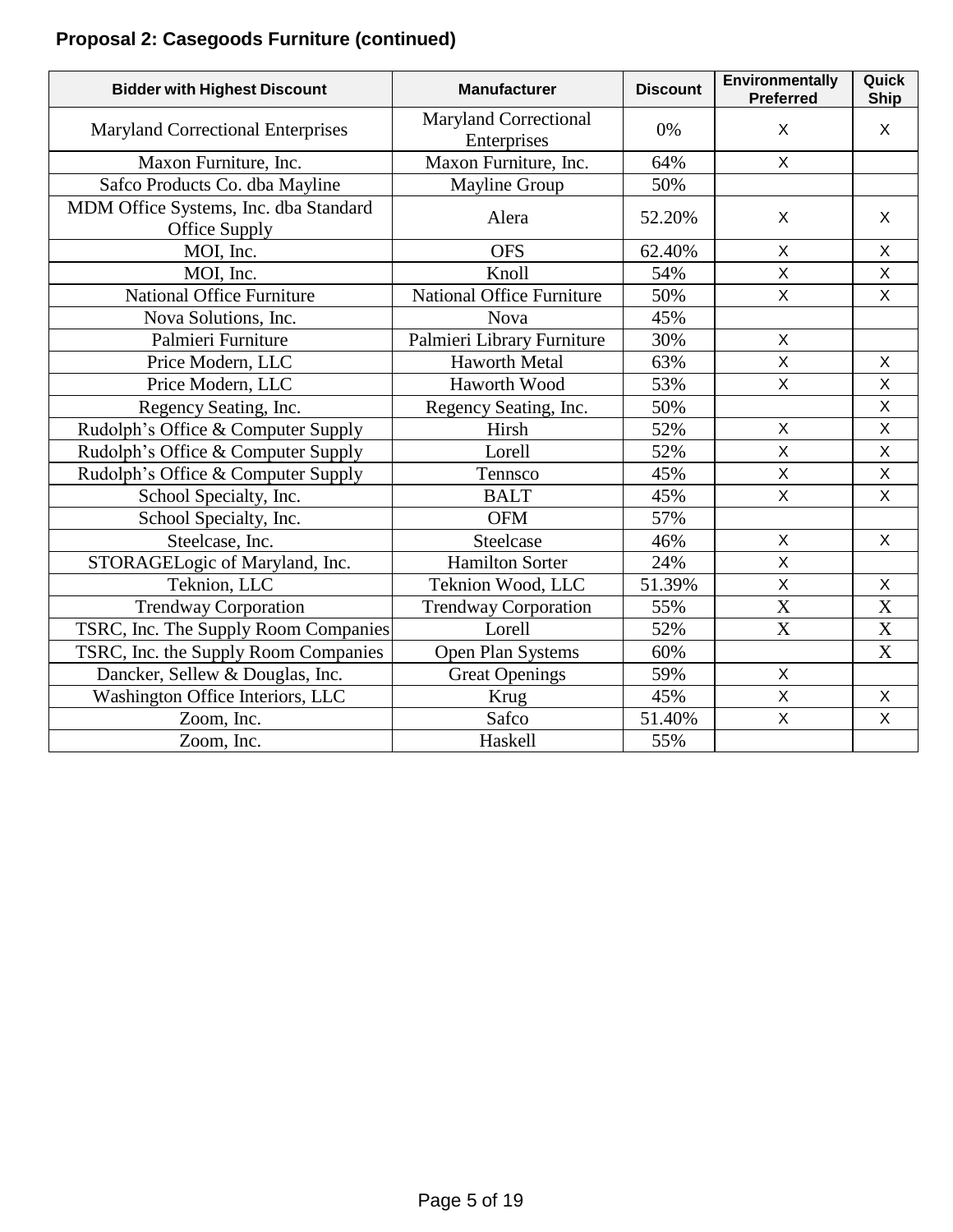### **Proposal 3: School (including Early Childhood/Pre-K and K), Library, Audio Visual Furniture**

| <b>Bidder with Highest Discount</b> | <b>Manufacturer</b>                             | <b>Discount</b> | <b>Environmentally</b><br><b>Preferred</b> | Quick<br><b>Ship</b> |
|-------------------------------------|-------------------------------------------------|-----------------|--------------------------------------------|----------------------|
| Agati, Inc.                         | Agati, Inc.                                     | 45%             |                                            |                      |
| American Design Assoc., Inc.        | Hekman                                          | 38.50%          | X                                          | X                    |
| American Design Assoc., Inc.        | Moduform                                        | 38%             | X                                          | X.                   |
| American Design Assoc., Inc.        | Palmer Hamilton                                 | 32%             | $\mathsf{X}$                               | $\mathsf{X}$         |
| American Design Assoc., Inc.        | Simo Corporation                                | 40.50%          | $\mathsf X$                                | X                    |
| American Design Assoc., Inc.        | <b>Surface Works</b>                            | 40%             | $\sf X$                                    | X                    |
| American Design Assoc., Inc.        | VS America                                      | 16%             | X                                          | X                    |
| American Design Assoc., Inc.        | <b>VS</b> Furniture                             | 16%             | $\mathsf{X}$                               | $\mathsf{X}$         |
| American Design Assoc., Inc.        | Adelphia                                        | 42.10%          | Χ                                          |                      |
| American Design Assoc., Inc.        | <b>Allied Plastic</b>                           | 40.10%          | $\sf X$                                    | X                    |
| American Design Assoc., Inc.        | Artco-Bell                                      | 48.10%          | X                                          | X                    |
| American Design Assoc., Inc.        | <b>BBF</b> Bush                                 | 40.10%          | X                                          | X                    |
| American Design Assoc., Inc.        | Columbia                                        | 44.10%          | $\overline{\mathsf{X}}$                    |                      |
| American Design Assoc., Inc.        | Diversified Woodcrafts                          | 54.10%          | $\sf X$                                    | X                    |
| American Design Assoc., Inc.        | ECR4Kids                                        | 27.10%          | X                                          | X                    |
| American Design Assoc., Inc.        | Grafco                                          | 25%             | $\mathsf X$                                | X                    |
| American Design Assoc., Inc.        | Paladin                                         | 38%             | X                                          |                      |
| American Design Assoc., Inc.        | Sandusky Lee                                    | 41.20%          | $\mathsf X$                                |                      |
| American Design Assoc., Inc.        | Screenflex                                      | 40.40%          | $\sf X$                                    |                      |
| American Design Assoc., Inc.        | Shain Shop-Bilt                                 | 54.10%          | $\mathsf X$                                | X                    |
| American Design Assoc., Inc.        | <b>Wood Designs</b>                             | 32.10%          | $\mathsf{X}$                               |                      |
| American Office Equipment Co., Inc. | Canvas by Herman Miller                         | 64%             | X                                          |                      |
| American Office Equipment Co., Inc. | Aeron by Herman Miller                          | 48%             | $\sf X$                                    |                      |
| American Office Equipment Co., Inc. | Caper by Herman Miller                          | 50%             | $\sf X$                                    |                      |
| American Office Equipment Co., Inc. | <b>Carolina Business Furniture</b>              | 47%             | $\sf X$                                    |                      |
| American Office Equipment Co., Inc. | Celle by Herman Miller                          | 48%             | $\overline{X}$                             |                      |
| American Office Equipment Co., Inc. | Eames Aluminum Group by<br>Herman Miller        | 43%             | X                                          |                      |
| American Office Equipment Co., Inc. | Eames Molded & Plastic<br>Wire by Herman Miller | 37%             | $\mathsf X$                                |                      |
| American Office Equipment Co., Inc. | Eames Shell Chair by<br>Herman Miller           | 43%             | X                                          |                      |
| American Office Equipment Co., Inc. | Embody by Herman Miller                         | 46%             | X                                          |                      |
| American Office Equipment Co., Inc. | Layout Studio by Herman<br>Miller               | 46%             | X                                          |                      |
| American Office Equipment Co., Inc. | Meridian Laterals by<br>Herman Miller           | 49%             | X                                          |                      |
| American Office Equipment Co., Inc. | Meridan Towers by Herman<br>Miller              | 47%             | X                                          |                      |
| American Office Equipment Co., Inc. | Mirra 2 by Herman Miller                        | 48%             | Χ                                          |                      |
| American Office Equipment Co., Inc. | Public by Herman Miller                         | 49%             | X                                          |                      |
| American Office Equipment Co., Inc. | Sayl by Herman Miller                           | 48%             | Χ                                          |                      |
| American Office Equipment Co., Inc. | Setu by Herman Miller                           | 48%             | X                                          |                      |
| American Office Equipment Co., Inc. | Swoop by Herman Miller                          | 43%             | Χ                                          |                      |
| American Office Equipment Co., Inc. | Tu by Herman Miller                             | 60%             | X                                          |                      |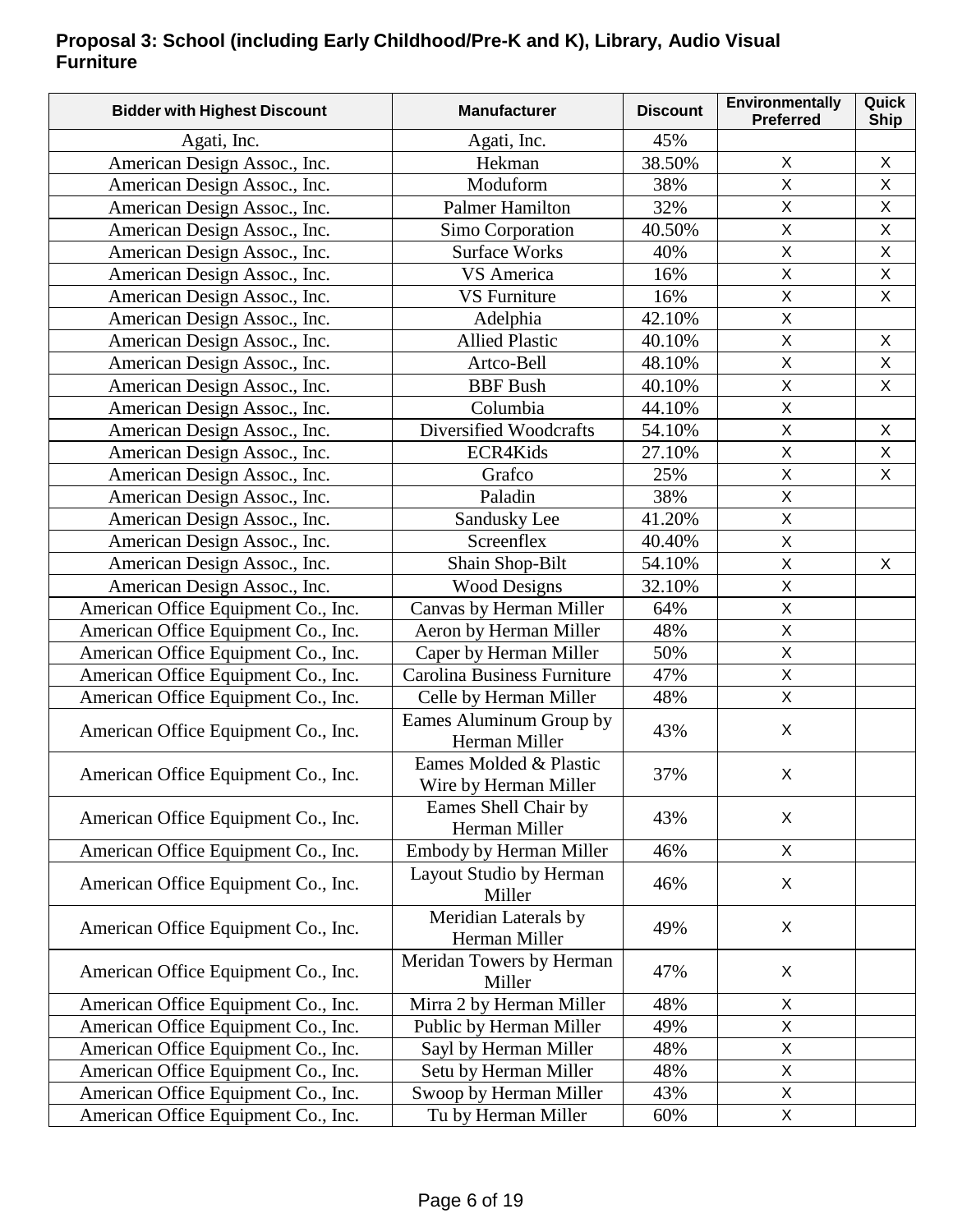### **Proposal 3: School (including Early Childhood/Pre-K and K), Library, Audio Visual Furniture (continued)**

| <b>Bidder with Highest Discount</b>                           | <b>Manufacturer</b>                       | <b>Discount</b> | Environmentally<br><b>Preferred</b> | Quick<br><b>Ship</b> |
|---------------------------------------------------------------|-------------------------------------------|-----------------|-------------------------------------|----------------------|
| Arcon Resources, Inc. dba Revolution<br>Products              | <b>Revolution Products</b>                | 50%             | X                                   |                      |
| BioFit Engineered Products, L.P.                              | <b>BioFit</b>                             | 35%             |                                     |                      |
| Borgo Upholstery Limited O/A Borgo<br><b>Contract Seating</b> | <b>Borgo Contract Seating</b>             | 55%             | X                                   | X                    |
| Brodart Co.                                                   | <b>Brodart</b>                            | 44%             | X                                   |                      |
| CBA / Charlotte, Inc.                                         | AB&D                                      | 40%             | X                                   |                      |
| CBA / Charlotte, Inc.                                         | F W Lombard                               | 40%             |                                     |                      |
| Corilam Fabricating Co.                                       | Corilam Fabricating Co.                   | 40%             | X                                   |                      |
| David Edward Company                                          | David Edward Company                      | 45%             | Χ                                   | X                    |
| Dauphin North America                                         | Dauphin North America                     | 50%             | X                                   |                      |
| Dauphin North America                                         | Valo, a division of Dauphin               | 50%             | X                                   | X                    |
| Ditto Sales, Inc. dba Versteel                                | Ditto Sales, Inc. dba<br>Versteel         | 40%             | X                                   | X                    |
| Diversified Educational Systems, Inc.                         | <b>Tesco Learning</b><br>Environments     | 42.50%          | X                                   |                      |
| Diversified Educational Systems, Inc.                         | Case Systems, Inc.                        | 38%             | $\mathsf X$                         |                      |
| Diversified Educational Systems, Inc.                         | Leonard Peterson &<br>Company             | 38%             | X                                   |                      |
| Diversified Educational Systems, Inc.                         | <b>Wenger Corporation</b>                 | 2.50%           | X                                   |                      |
| Douron, Inc.                                                  | Candex                                    | 48%             |                                     | X                    |
| Douron, Inc.                                                  | Claridge                                  | 35%             |                                     | Χ                    |
| Douron, Inc.                                                  | <b>Clarin Seating</b>                     | 42.80%          |                                     | X                    |
| Douron, Inc.                                                  | Community                                 | 49%             | X                                   | X                    |
| Douron, Inc.                                                  | Fleetwood                                 | 32.60%          | X                                   | X                    |
| Douron, Inc.                                                  | Global                                    | 55.70%          | X                                   | $\sf X$              |
| Douron, Inc.                                                  | Hon                                       | 53.50%          | X                                   | X                    |
| Douron, Inc.                                                  | Izzy                                      | 45.30%          | $\mathsf X$                         | X                    |
| Douron, Inc.                                                  | Krueger International (KI)                | 42%             | $\overline{X}$                      |                      |
| Douron, Inc.                                                  | <b>National Public Seating</b>            | 48.60%          | $\mathsf X$                         | X                    |
| Douron, Inc.                                                  | Russwood Library                          | 50%             | X                                   | X                    |
| Douron, Inc.                                                  | <b>Senator Group</b>                      | 44.80%          | X                                   | X                    |
| Douron, Inc.                                                  | Sico                                      | 41.10%          | Χ                                   | X                    |
| Douron, Inc.                                                  | Smith System                              | 41.30%          | X                                   | Χ                    |
| Douron, Inc.                                                  | <b>TMC</b>                                | 34.10%          | X                                   | X                    |
| Douron, Inc.                                                  | Vanerum Stelter                           | 33%             |                                     | X                    |
| Douron, Inc.                                                  | Virco                                     | 65.50%          | X                                   | X                    |
| Edwards & Hill Office Furniture                               | Gressco Library                           | 40%             | X                                   |                      |
| Everest Expedition, LLC dba The Worden<br>Company             | Worden                                    | 41.50%          | X                                   |                      |
| Fluidconcepts                                                 | Fluidconcepts                             | 50%             | X                                   | X                    |
| Groupe Lacasse, LLC                                           | Groupe Lacasse, LLC                       | 45%             | X                                   | X                    |
| Groupe Lacasse, LLC                                           | United Chair                              | 45%             | Χ                                   | X                    |
| Hann Manufacturing, Inc. dba Hann                             | Hann                                      | 40%             | X                                   | $\mathsf{X}$         |
| Hi5 Furniture, Inc.                                           | Hi5 Furniture, Inc.                       | 45%             |                                     |                      |
| High Point Furniture Industries, Inc.                         | <b>High Point Furniture</b><br>Industries | 49%             | X                                   | X                    |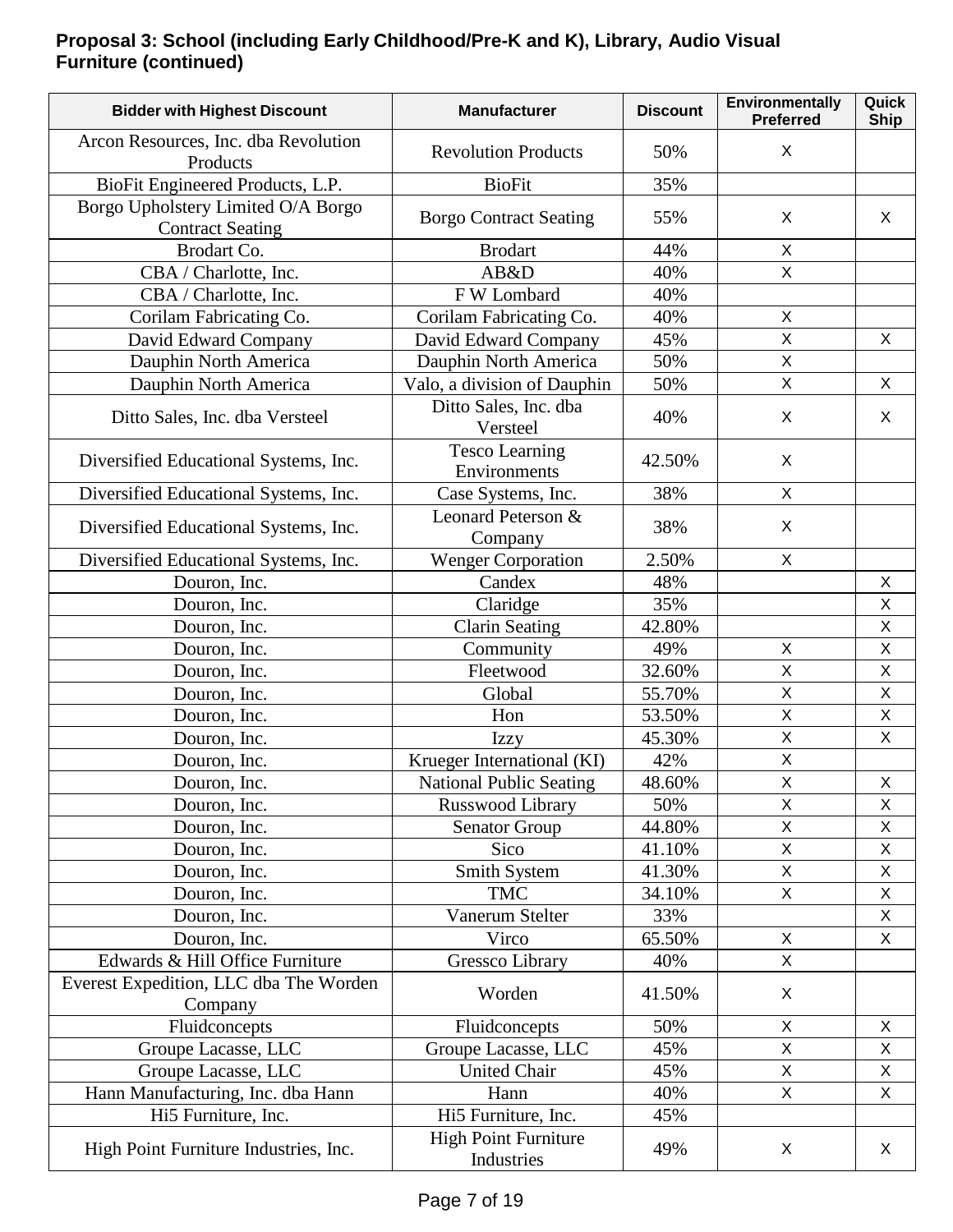### **Proposal 3: School (including Early Childhood/Pre-K and K), Library, Audio Visual Furniture (continued)**

| <b>Bidder with Highest Discount</b>                    | <b>Manufacturer</b>                         | <b>Discount</b> | Environmentally<br><b>Preferred</b> | Quick<br><b>Ship</b> |
|--------------------------------------------------------|---------------------------------------------|-----------------|-------------------------------------|----------------------|
| Humanscale Corporation                                 | Humanscale Corporation                      | 42%             | X                                   | X                    |
| Indiana Furniture Industries, Inc.                     | Indiana Furniture                           | 51%             | $\overline{\mathsf{X}}$             |                      |
| Interior Concepts Corp.                                | <b>Interior Concepts</b>                    | 55%             | $\mathsf X$                         |                      |
| Ironwood Manufacturing dba Ironwood                    | Ironwood                                    | 40%             | $\overline{X}$                      | X                    |
| Jonti-Craft, Inc.                                      | Jonti-Craft                                 | 5%              | $\sf X$                             |                      |
| Lakeshore Learning Materials                           | Lakeshore Learning                          | 7%              | X                                   |                      |
| Lesro Industries, Inc.                                 | Lesro                                       | 43%             |                                     | X                    |
| Liberty Systems, Inc.                                  | Media Technologies                          | 35%             | X                                   |                      |
| Library Interiors, Inc.                                | <b>Library Interiors Custom</b><br>Millwork | 40%             | X                                   |                      |
| Library Interiors, Inc.                                | <b>Big Cozy Books</b>                       | 10%             | $\mathsf{X}$                        |                      |
| Library Interiors, Inc.                                | Iglooplay                                   | 10%             | $\mathsf{X}$                        |                      |
| <b>Maryland Correctional Enterprises</b>               | <b>Maryland Correctional</b><br>Enterprises | 0%              | X                                   |                      |
| Marvel Group, Inc. dba Marvel                          | Marvel                                      | 40%             | $\mathsf{X}$                        | X                    |
| Safco Products Co. dba Mayline                         | Mayline Group                               | 50%             |                                     |                      |
| MDM Office Systems, Inc. dba Standard<br>Office Supply | Alera                                       | 52.20%          | X                                   | X                    |
| MDM Office Systems, Inc. dba Standard<br>Office Supply | Safco                                       | 51.20%          | X                                   | X                    |
| Melos, Inc.                                            | Estey                                       | 50%             |                                     |                      |
| Melos, Inc.                                            | Melos Library                               | 40%             |                                     |                      |
| MOI, Inc.                                              | Highmark                                    | 60%             | $\mathsf{X}$                        | X                    |
| MOI, Inc.                                              | Knoll                                       | 54%             | $\sf X$                             | $\sf X$              |
| Nova Solutions, Inc.                                   | Nova                                        | 45%             |                                     |                      |
| Palmieri Furniture                                     | Palmieri Library Furniture                  | 30%             | $\sf X$                             |                      |
| Paragon Furniture                                      | Paragon Furniture                           | 40%             | X                                   |                      |
| Price Modern, LLC                                      | <b>OFS</b>                                  | 57%             | $\mathsf{X}$                        | X                    |
| Regency Seating, Inc.                                  | Regency Seating, Inc.                       | 50%             |                                     | $\sf X$              |
| Rudolph's Office & Computer Supply                     | Egan                                        | 40%             | X                                   | X                    |
| Rudolph's Office & Computer Supply                     | Gressco                                     | 40%             | X                                   |                      |
| School Specialty, Inc.                                 | <b>ABC</b> Furnishings                      | 67%             | $\mathsf{X}$                        |                      |
| School Specialty, Inc.                                 | Bird-in-Hand                                | 67%             | $\mathsf{X}$                        |                      |
| School Specialty, Inc.                                 | Califone                                    | 29%             |                                     | X                    |
| School Specialty, Inc.                                 | <b>Classroom Select</b>                     | 67%             | $\mathsf X$                         | X                    |
| School Specialty, Inc.                                 | <b>Copernicus Educational</b><br>Products   | 34%             |                                     | X                    |
| School Specialty, Inc.                                 | DaLite                                      | 10%             |                                     |                      |
| School Specialty, Inc.                                 | Georgia Chair                               | 33%             |                                     |                      |
| School Specialty, Inc.                                 | Ghent                                       | 43%             |                                     | $\mathsf{X}$         |
| School Specialty, Inc.                                 | <b>ID</b> Systems                           | 25%             | X                                   |                      |
| School Specialty, Inc.                                 | Korners for Kids                            | 67%             |                                     |                      |
| School Specialty, Inc.                                 | MooreCo                                     | 46%             | X                                   | X                    |
| School Specialty, Inc.                                 | Royal                                       | 67%             | $\mathsf{X}$                        |                      |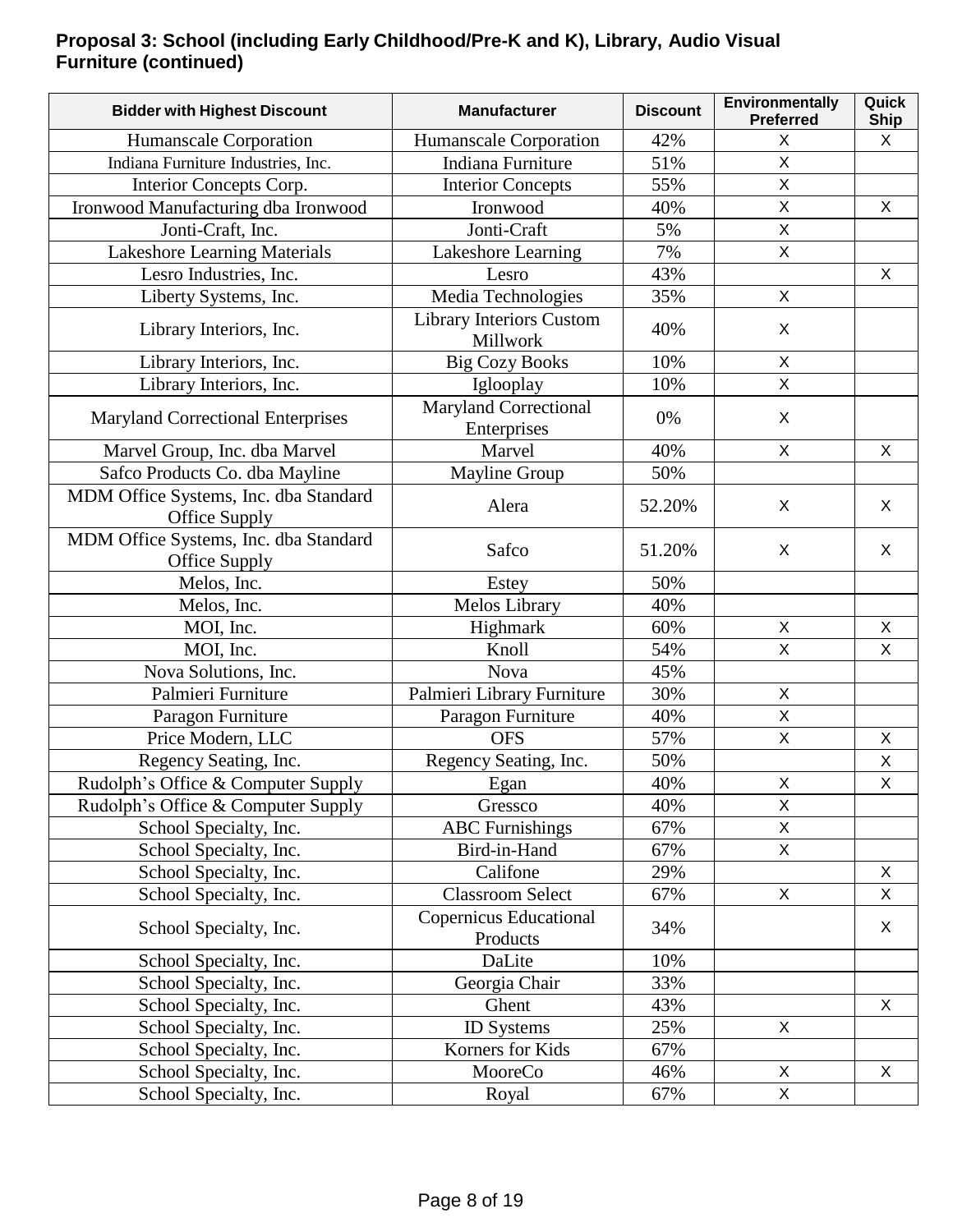### **Proposal 3: School (including Early Childhood/Pre-K and K), Library, Audio Visual Furniture (continued)**

| <b>Bidder with Highest Discount</b>     | <b>Manufacturer</b>          | <b>Discount</b> | Environmentally<br><b>Preferred</b> | Quick<br><b>Ship</b> |
|-----------------------------------------|------------------------------|-----------------|-------------------------------------|----------------------|
| School Specialty, Inc.                  | <b>Rubbermaid Commercial</b> | 29%             |                                     | X                    |
| School Specialty, Inc.                  | <b>School Specialty</b>      | 10%             |                                     |                      |
| School Specialty, Inc.                  | <b>Tot Mate</b>              | 25%             |                                     |                      |
| School Specialty, Inc.                  | Ultra Play                   | 0%              |                                     |                      |
| Shuttle System, LLC dba Navetta         | <b>Navetta</b>               | 20%             | X                                   |                      |
| Sommer Metalcraft Corp. DBA Library     | Library Bureau Steel         | 40%             |                                     |                      |
| <b>Bureau Steel</b>                     | <b>SpaceMax</b>              |                 |                                     |                      |
| Sommer Metalcraft Corp. DBA Library     | Library Bureau Steel         | 40%             |                                     |                      |
| <b>Bureau Steel</b>                     | <b>SafeStak</b>              |                 |                                     |                      |
| Steelcase, Inc.                         | Steelcase                    | 41%             | X                                   | $\times$             |
| Teknion, LLC                            | Teknion Club Talk, LLC       | 53.82%          | X                                   | X                    |
| TSRC, Inc. The Supply Room Companies    | Correll                      | 41.50%          |                                     |                      |
| Washington Office Interiors, LLC        | Intensa                      | 38%             | X                                   | X                    |
| Whitney Bros., Co. dba Whitney Brothers | <b>Whitney Brothers</b>      | 10%             | X                                   | X                    |
| Zoom, Inc.                              | Angeles                      | 40.60%          | X                                   | X                    |
| Zoom, Inc.                              | Haskell                      | 55%             |                                     |                      |
| Zoom, Inc.                              | Mastervision                 | 52.30%          | X                                   |                      |
| Zoom, Inc.                              | <b>Nevins</b>                | 58%             |                                     |                      |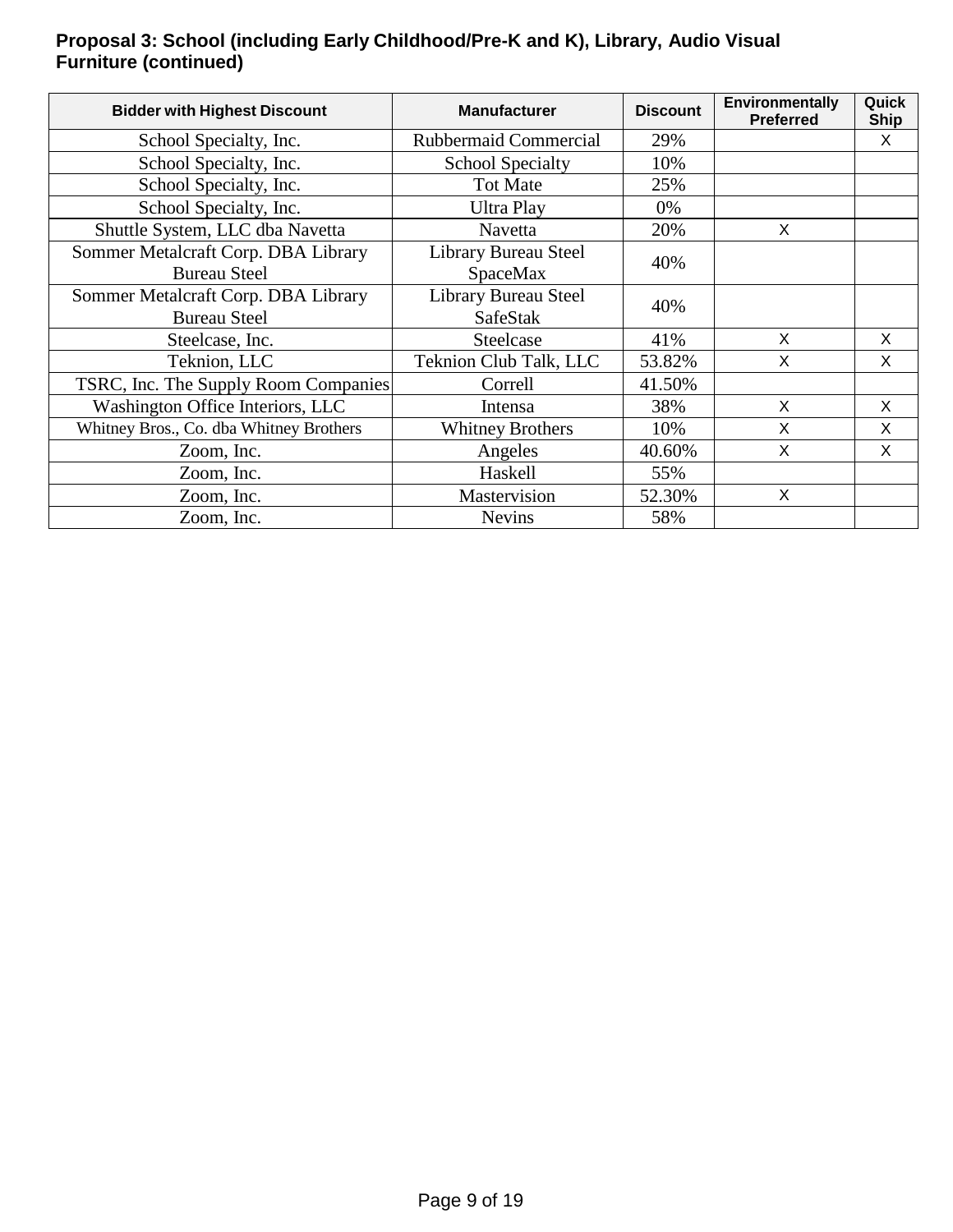# **Proposal 4: Seating**

| <b>Bidder with Highest Discount</b>                           | <b>Manufacturer</b>                             | <b>Discount</b> | Environmentally<br><b>Preferred</b> | Quick<br><b>Ship</b> |
|---------------------------------------------------------------|-------------------------------------------------|-----------------|-------------------------------------|----------------------|
| Agati, Inc.                                                   | Agati, Inc.                                     | 45%             |                                     |                      |
| American Design Assoc., Inc.                                  | Compel                                          | 42.50%          | X                                   | X                    |
| American Design Assoc., Inc.                                  | <b>Hickory Leather</b>                          | 42%             | X                                   | $\pmb{\times}$       |
| American Design Assoc., Inc.                                  | Nightingale                                     | 41.50%          | X                                   | X                    |
| American Design Assoc., Inc.                                  | <b>OFM</b>                                      | 38%             | $\overline{\mathsf{X}}$             | $\mathsf{X}$         |
| American Design Assoc., Inc.                                  | St. Timothy                                     | 40%             | X                                   | $\mathsf X$          |
| American Design Assoc., Inc.                                  | VS America                                      | 16%             | X                                   | X                    |
| American Design Assoc., Inc.                                  | <b>VIA Seating</b>                              | 42%             | X                                   | $\pmb{\times}$       |
| American Design Assoc., Inc.                                  | Artcobell                                       | 48.10%          | X                                   | $\mathsf X$          |
| American Design Assoc., Inc.                                  | <b>Buzz Seating</b>                             | 40%             | $\overline{\mathsf{X}}$             | $\mathsf{X}$         |
| American Design Assoc., Inc.                                  | Cartwright                                      | 42%             | X                                   | $\mathsf X$          |
| American Design Assoc., Inc.                                  | Office Star                                     | 44.10%          | X                                   | X                    |
| American Design Assoc., Inc.                                  | Trinity                                         | 40.10%          | X                                   | X                    |
| American Office Equipment Co., Inc.                           | Mirra by Herman Miller                          | 48%             | $\overline{X}$                      |                      |
| American Office Equipment Co., Inc.                           | Nemschoff                                       | 42%             | X                                   |                      |
| American Office Equipment Co., Inc.                           | Public by Herman Miller                         | 49%             | X                                   |                      |
| American Office Equipment Co., Inc.                           | Sayl by Herman Miller                           | 48%             | X                                   |                      |
| American Office Equipment Co., Inc.                           | Setu by Herman Miller                           | 48%             | $\overline{\mathsf{X}}$             |                      |
| American Office Equipment Co., Inc.                           | Aeron by Herman Miller                          | 48%             | $\overline{X}$                      |                      |
| American Office Equipment Co., Inc.                           | Caper by Herman Miller                          | 50%             | X                                   |                      |
| American Office Equipment Co., Inc.                           | Celle by Herman Miller                          | 48%             | $\overline{X}$                      |                      |
| American Office Equipment Co., Inc.                           | Eames Aluminum Group by<br>Herman Miller        | 43%             | X                                   |                      |
| American Office Equipment Co., Inc.                           | Eames Molded & Plastic<br>Wire by Herman Miller | 37%             | X                                   |                      |
| American Office Equipment Co., Inc.                           | Eames Shell Chair by<br>Herman Miller           | 43%             | X                                   |                      |
| American Office Equipment Co., Inc.                           | Embody by Herman Miller                         | 46%             | X                                   |                      |
| American Office Equipment Co., Inc.                           | Swoop by Herman Miller                          | 43%             | X                                   |                      |
| Arcadia Chair Company                                         | Arcadia Chair Company                           | 40%             | $\mathsf X$                         | X                    |
| Arcadia Chair Company                                         | Encore                                          | 50%             | X                                   | X                    |
| Arcon Resources, Inc. dba Revolution<br>Products              | <b>Revolution Products</b>                      | 50%             | $\pmb{\times}$                      |                      |
| BioFit Engineered Products, L.P.                              | <b>BioFit</b>                                   | 35%             |                                     |                      |
| Borgo Upholstery Limited O/A Borgo<br><b>Contract Seating</b> | <b>Borgo Contract Seating</b>                   | 55%             | X                                   | X                    |
| Brodart Co.                                                   | <b>Brodart</b>                                  | 44%             | X                                   |                      |
| CBA / Charlotte, Inc.                                         | AB&D                                            | 40%             | X                                   |                      |
| CBA / Charlotte, Inc.                                         | F W Lombard                                     | 40%             |                                     |                      |
| Commercial Furniture Group, Inc.                              | Falcon                                          | 45%             | $\mathsf{X}$                        |                      |
| Commercial Furniture Group, Inc.                              | Thonet                                          | 45%             | $\overline{\mathsf{X}}$             |                      |
| <b>Cromwell Valley Business Interiors</b>                     | Art Design International<br>(ADI)               | 43%             | X                                   |                      |
| Dauphin North America                                         | Valo, a division of Dauphin                     | 50%             | X                                   | X                    |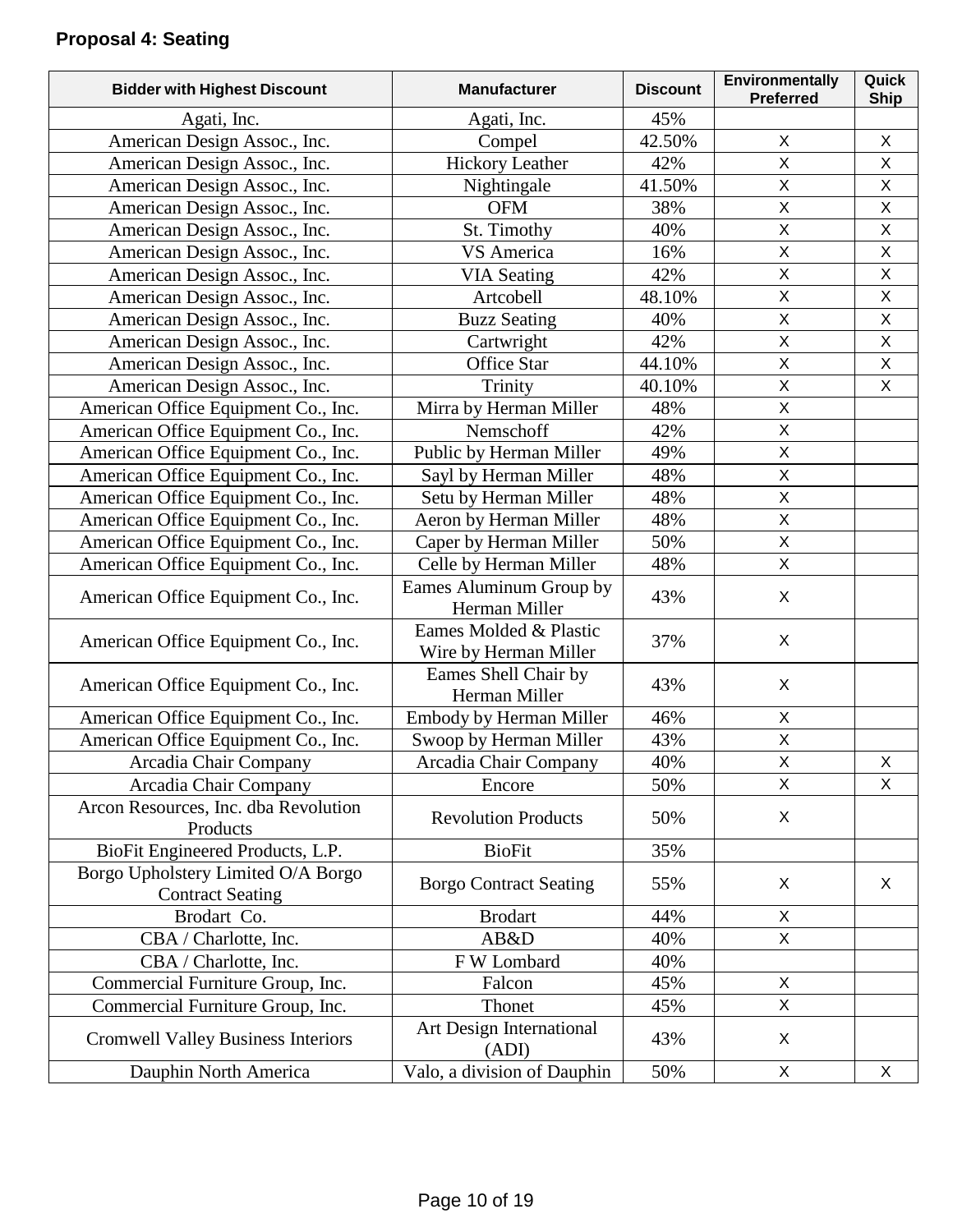| <b>Bidder with Highest Discount</b>               | <b>Manufacturer</b>                       | <b>Discount</b> | Environmentally<br><b>Preferred</b> | Quick<br><b>Ship</b> |
|---------------------------------------------------|-------------------------------------------|-----------------|-------------------------------------|----------------------|
| Dauphin North America                             | Dauphin North America                     | 50%             | X                                   |                      |
| David Edward Company                              | David Edward Company                      | 45%             | X                                   | $\mathsf{X}$         |
| Ditto Sales, Inc. dba Versteel                    | Ditto Sales, Inc. dba<br>Versteel         | 40%             | X                                   | X                    |
| Diversified Educational Systems, Inc.             | <b>Tesco Learning</b><br>Environments     | 42.50%          | X                                   |                      |
| Diversified Educational Systems, Inc.             | <b>Wenger Corporation</b>                 | 2.50%           | X                                   |                      |
| Douron, Inc.                                      | Montel                                    | 32.50%          | X                                   | X                    |
| Douron, Inc.                                      | <b>National Public Seating</b>            | 48.60%          |                                     | X                    |
| Douron, Inc.                                      | <b>OFFICEMASTER</b>                       | 44.50%          |                                     | $\pmb{\times}$       |
| Douron, Inc.                                      | Paoli                                     | 54%             | X                                   | $\mathsf X$          |
| Douron, Inc.                                      | $9$ to 5                                  | 56.70%          | X                                   | $\pmb{\times}$       |
| Douron, Inc.                                      | Allsteel                                  | 54.60%          | $\sf X$                             | $\pmb{\times}$       |
| Douron, Inc.                                      | <b>Allsteel Gather</b>                    | 40%             | X                                   |                      |
| Douron, Inc.                                      | <b>Body Built</b>                         | 49%             | $\overline{X}$                      | $\pmb{\times}$       |
| Douron, Inc.                                      | <b>Clarin Seating</b>                     | 42.80%          |                                     | $\pmb{\times}$       |
| Douron, Inc.                                      | Community                                 | 49%             | X                                   | X                    |
| Douron, Inc.                                      | Cramer                                    | 50.50%          | X                                   | $\pmb{\times}$       |
| Douron, Inc.                                      | Fixtures                                  | 45.30%          | $\overline{X}$                      | $\mathsf{X}$         |
| Douron, Inc.                                      | Furniture Concepts                        | 36.70%          | X                                   | X                    |
| Douron, Inc.                                      | <b>Global Total Office</b>                | 55.70%          | $\overline{\mathsf{X}}$             | $\mathsf X$          |
| Douron, Inc.                                      | Hon                                       | 56%             | $\pmb{\times}$                      | X                    |
| Douron, Inc.                                      | Integra                                   | 42.10%          | $\overline{\mathsf{X}}$             | $\mathsf X$          |
| Douron, Inc.                                      | <b>JSI</b>                                | 52.70%          | $\overline{X}$                      | $\overline{X}$       |
| Douron, Inc.                                      | Krueger International (KI)                | 42%             | $\mathsf{X}% _{0}$                  | $\pmb{\times}$       |
| Douron, Inc.                                      | <b>Stylex</b>                             | 45.20%          | X                                   | $\pmb{\times}$       |
| Everest Expedition, LLC dba The Worden<br>Company | Worden                                    | 41.50%          | X                                   |                      |
| Exemplis, LLC                                     | Sit-On-It                                 | 48%             | X                                   | X                    |
| Exemplis, LLC                                     | <b>IDEON Soft Seating</b>                 | 48%             | $\mathsf X$                         | X                    |
| Groupe Lacasse, LLC                               | Arold                                     | 45%             | X                                   | X                    |
| Groupe Lacasse, LLC                               | <b>United Chair</b>                       | 45%             | $\mathsf X$                         | X                    |
| Gunlocke Company, LLC                             | Gunlocke Company, LLC                     | 53%             | $\mathsf{X}$                        |                      |
| High Point Furniture Industries, Inc.             | <b>High Point Furniture</b><br>Industries | 49%             | X                                   | X                    |
| Humanscale Corporation                            | Humanscale Corporation                    | 48%             | X                                   | X                    |
| Indiana Furniture Industries, Inc.                | Indiana Furniture                         | 51%             | $\sf X$                             |                      |
| Interior Concepts Corp.                           | <b>Interior Concepts</b>                  | 55%             | X                                   |                      |
| Kimball Office, Inc.                              | <b>Kimball Seating</b>                    | 53%             | X                                   | X                    |
| KNU LLC dba La-Z-Boy Contract<br>Furniture        | La-Z-Boy                                  | 45%             | X                                   | X                    |
| Lakeshore Learning Materials                      | Lakeshore Learning                        | 7%              | X                                   |                      |
| Lesro Industries, Inc.                            | Lesro                                     | 43%             |                                     | X                    |
| Liberty Systems, Inc.                             | Cape Contract Furniture                   | 30%             |                                     |                      |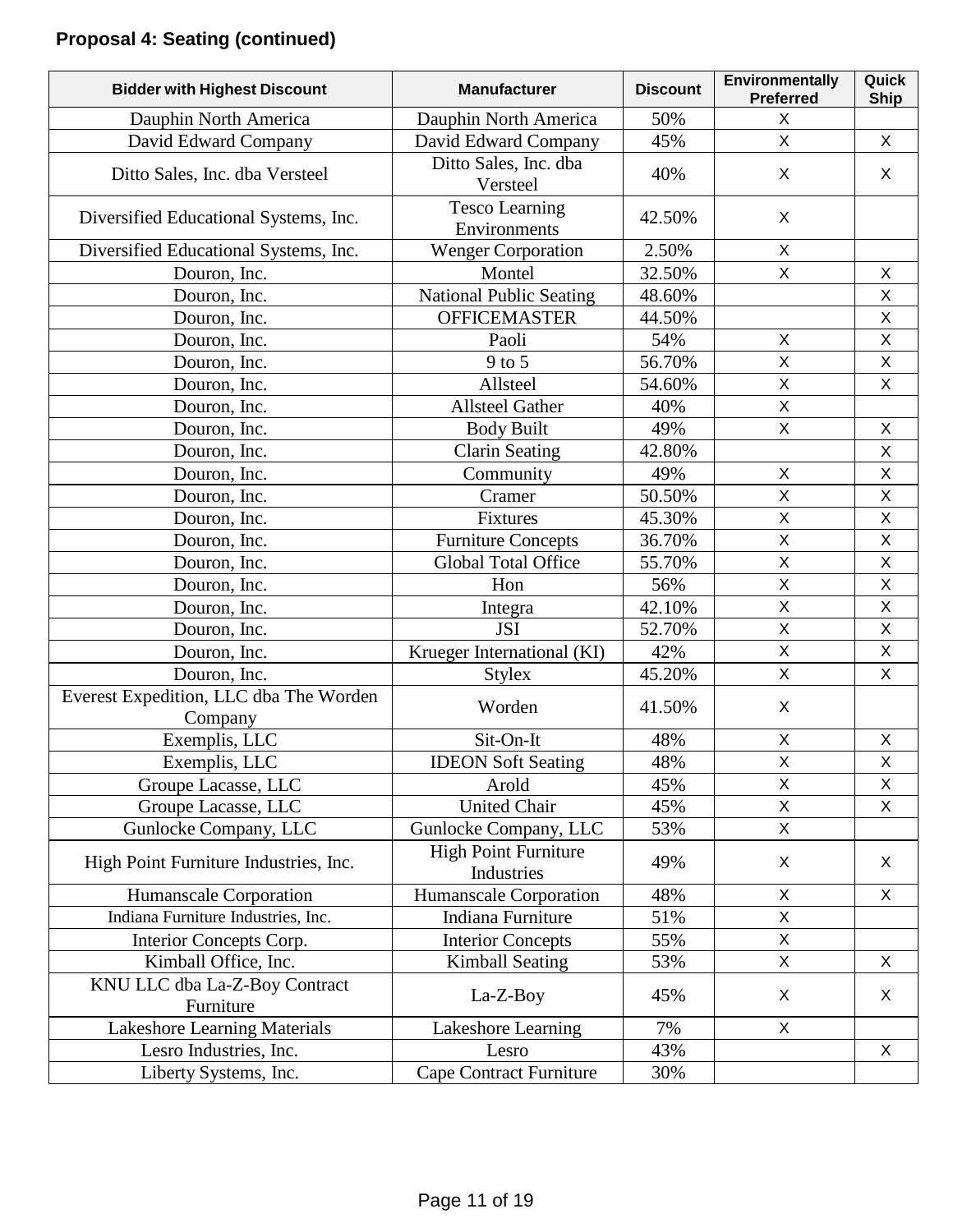| <b>Bidder with Highest Discount</b>                    | <b>Manufacturer</b>                         | <b>Discount</b> | Environmentally<br><b>Preferred</b> | Quick<br><b>Ship</b> |
|--------------------------------------------------------|---------------------------------------------|-----------------|-------------------------------------|----------------------|
| Library Interiors, Inc.                                | <b>Library Interiors Millwork</b>           | 40%             | X                                   |                      |
| Library Interiors, Inc.                                | Moduform/Library Bureau<br>Wood             | 25%             | X                                   |                      |
| Library Interiors, Inc.                                | <b>Big Cozy Books</b>                       | 10%             | X                                   |                      |
| Library Interiors, Inc.                                | Iglooplay                                   | 10%             | $\mathsf{X}$                        |                      |
| Marvel Group, Inc. dba Marvel                          | Marvel                                      | 40%             | $\mathsf{X}$                        | X                    |
| <b>Maryland Correctional Enterprises</b>               | <b>Maryland Correctional</b><br>Enterprises | 0%              | X                                   | X                    |
| Maxon Furniture, Inc.                                  | Maxon Furniture, Inc.                       | 64%             |                                     |                      |
| Safco Products Co. dba Mayline                         | <b>Mayline Group</b>                        | 50%             |                                     | $\mathsf{X}$         |
| MDM Office Systems, Inc. dba Standard<br>Office Supply | Alera                                       | 52.20%          | X                                   | $\mathsf{X}$         |
| MDM Office Systems, Inc. dba Standard<br>Office Supply | Safco                                       | 51.20%          | X                                   | X                    |
| MOI, Inc.                                              | Knoll Quickship                             | 54%             | X                                   | X                    |
| MOI, Inc.                                              | <b>Knoll Seating</b>                        | 47%             | $\mathsf{X}$                        | $\mathsf{X}$         |
| MOI, Inc.                                              | <b>OFS</b>                                  | 62.40%          | X                                   | $\mathsf X$          |
| <b>National Office Furniture</b>                       | <b>National Office Furniture</b>            | 50%             | X                                   | X                    |
| Palmieri Furniture                                     | Palmieri Library Furniture                  | 30%             | $\mathsf{X}$                        |                      |
| Paragon Furniture                                      | Paragon Furniture                           | 40%             | $\mathsf{X}$                        |                      |
| Price Modern, LLC                                      | Highmark                                    | 54%             |                                     |                      |
| Price Modern, LLC                                      | Haworth Improv/Look                         | 63%             |                                     |                      |
| Price Modern, LLC                                      | Haworth Wood                                | 53%             |                                     |                      |
| Price Modern, LLC                                      | Haworth X99                                 | 60%             |                                     |                      |
| Price Modern, LLC                                      | Haworth Zody/Very                           | 55%             |                                     |                      |
| Regency Seating, Inc.                                  | Regency Seating, Inc.                       | 50%             |                                     | X                    |
| <b>RFM</b> Seating                                     | <b>RFM</b> Seating                          | 43%             | X                                   | X                    |
| School Specialty, Inc.                                 | <b>Horizon Seating</b>                      | 41%             |                                     |                      |
| School Specialty, Inc.                                 | MooreCo                                     | 46%             | $\pmb{\times}$                      | X                    |
| School Specialty, Inc.                                 | Royal                                       | 67%             | $\mathsf X$                         |                      |
| Shuttle System, LLC dba Navetta                        | Navetta                                     | 20%             | X                                   |                      |
| Source International                                   | Source International                        | 44%             | $\mathsf{X}$                        |                      |
| Steelcase, Inc.                                        | <b>Coalesse Steelcase</b>                   | 44%             | $\mathsf{X}$                        |                      |
| Steelcase, Inc.                                        | Steelcase                                   | 48%             | $\mathsf X$                         | X                    |
| Steelcase, Inc.                                        | <b>Turnstone Steelcase</b>                  | 48%             | $\mathsf{X}$                        | X                    |
| Teknion, LLC                                           | Teknion, LLC                                | 53.76%          | X                                   | X                    |
| <b>Trendway Corporation</b>                            | <b>Trendway Corporation</b>                 | 55%             | X                                   | $\mathsf X$          |
| TSRC, Inc. The Supply Room Companies                   | Open Plan Systems                           | 60%             |                                     | X                    |
| TSRC, Inc. The Supply Room Companies                   | Lorell                                      | 52%             |                                     |                      |
| Washington Office Interiors, LLC                       | Intensa                                     | 38%             | X                                   | X                    |
| Washington Office Interiors, LLC                       | Krug                                        | 45%             | X                                   | X                    |
| Whitney Bros., Co. dba Whitney Brothers                | <b>Whitney Brothers</b>                     | 10%             | X                                   | X                    |
| Zoom, Inc.                                             | <b>Eurotech Seating</b>                     | 54.22%          | $\mathsf X$                         | X                    |
| Zoom, Inc.                                             | Haskell                                     | 55%             |                                     |                      |
| Zoom, Inc.                                             | OCISitwell                                  | 62%             |                                     | X                    |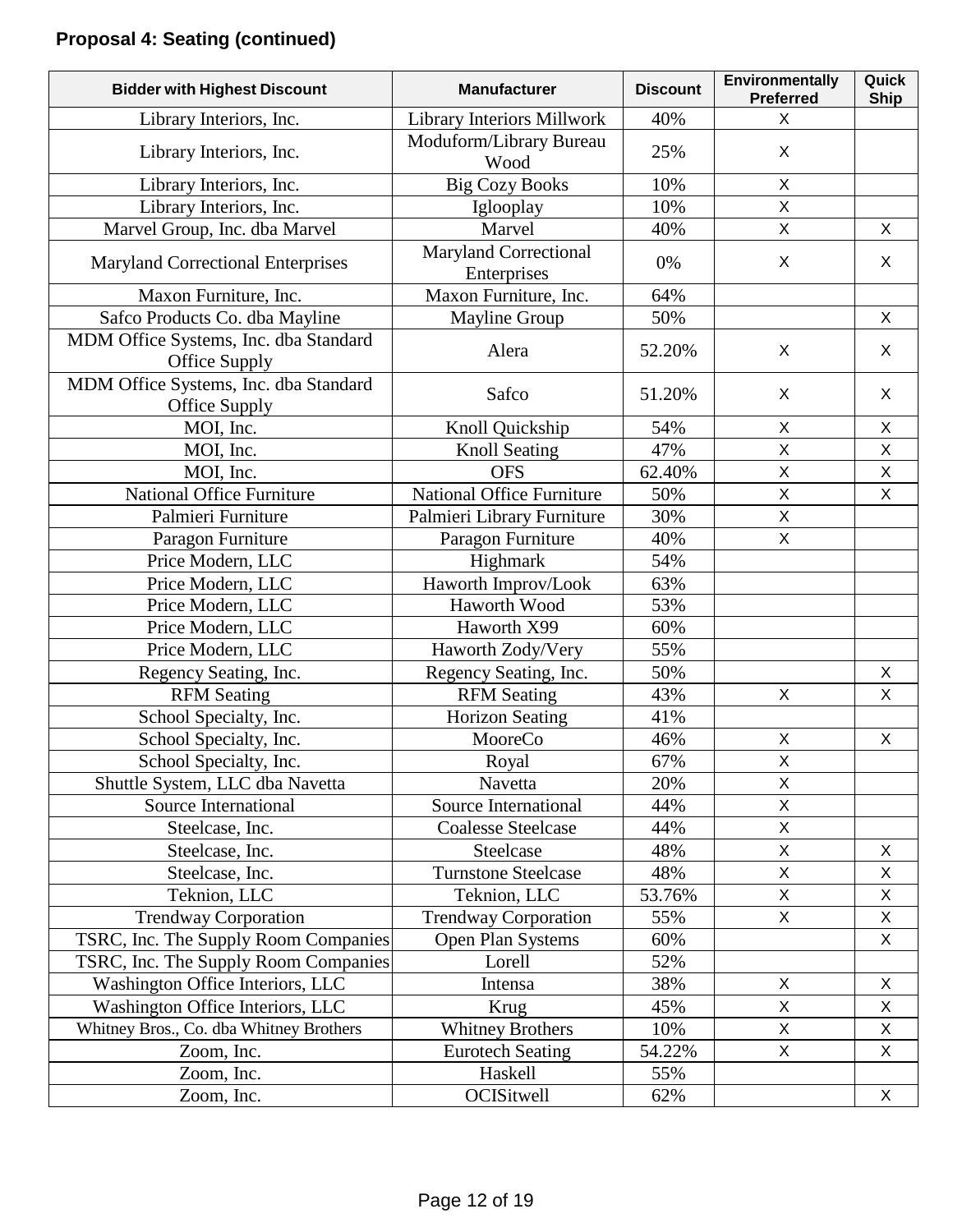# **Proposal 4: Seating (continued)**

| <b>Bidder with Highest Discount</b> | <b>Manufacturer</b>         | <b>Discount</b> | <b>Environmentally</b><br><b>Preferred</b> | Quick<br><b>Ship</b> |
|-------------------------------------|-----------------------------|-----------------|--------------------------------------------|----------------------|
| Zoom, Inc.                          | Sitmatic Seating            | 58%             |                                            |                      |
| Zoom, Inc.                          | Spec:                       | 55%             |                                            |                      |
| Zoom, Inc.                          | <b>Sterling Tree Studio</b> | 55%             |                                            |                      |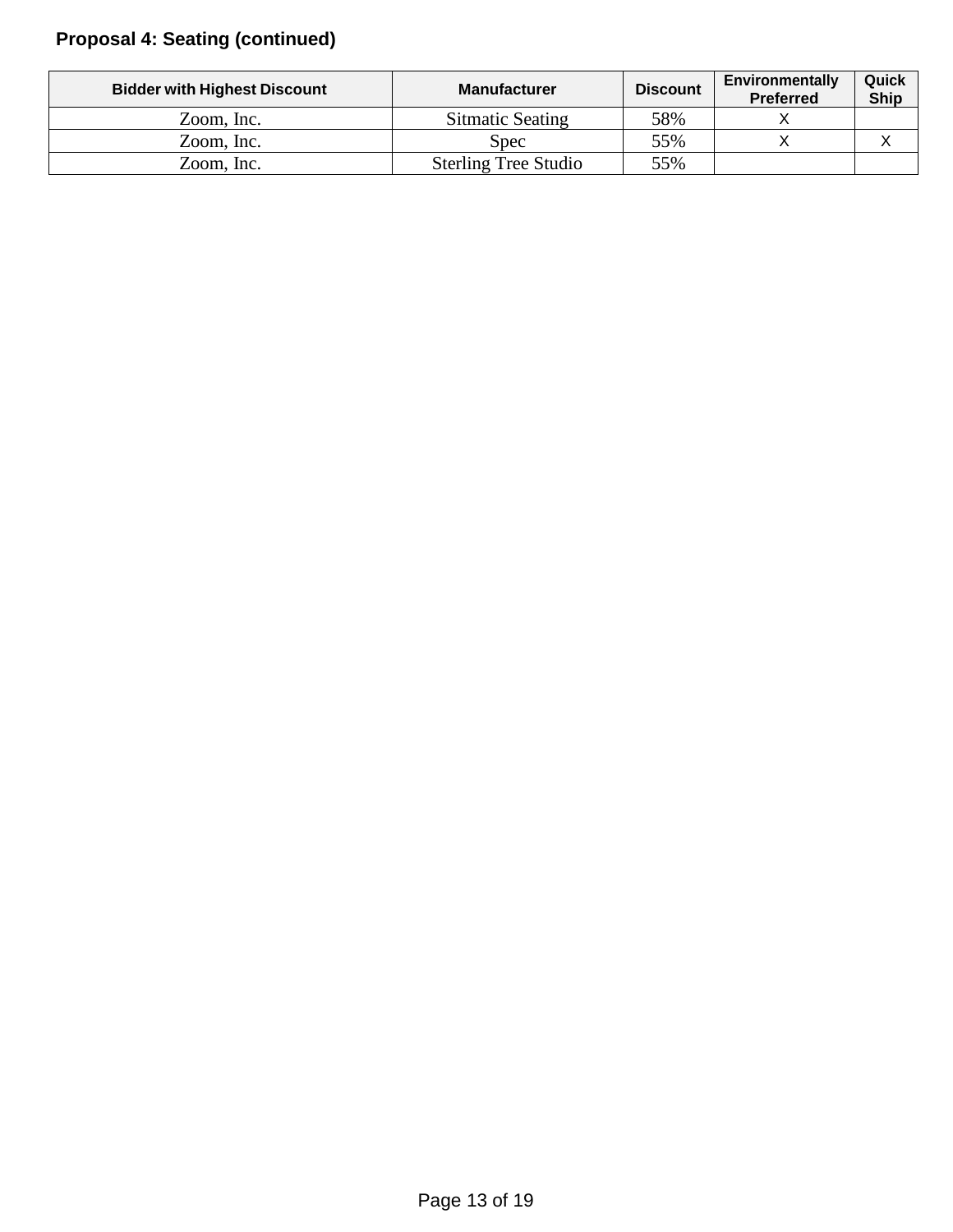# **Proposal 5: Files, Filing Systems, Storage Cabinets and Shelving**

| <b>Bidder with Highest Discount</b>               | <b>Manufacturer</b>                   | <b>Discount</b> | Environmentally<br><b>Preferred</b> | Quick<br><b>Ship</b> |
|---------------------------------------------------|---------------------------------------|-----------------|-------------------------------------|----------------------|
| Agati, Inc.                                       | Agati, Inc.                           | 45%             |                                     |                      |
| American Design Assoc., Inc.                      | Aurora                                | 35.80%          | X                                   | X                    |
| American Design Assoc., Inc.                      | Datum Filing System                   | 36%             | X                                   | $\pmb{\times}$       |
| American Design Assoc., Inc.                      | <b>DMI</b> - Flexsteel                | 38%             | X                                   | $\mathsf X$          |
| American Design Assoc., Inc.                      | Snap Office                           | 38%             | $\overline{\mathsf{x}}$             | $\mathsf{X}$         |
| American Design Assoc., Inc.                      | Thrashers                             | 36.50%          | X                                   | $\mathsf X$          |
| American Design Assoc., Inc.                      | Adelphia                              | 42.10%          | X                                   |                      |
| American Design Assoc., Inc.                      | Artcobell                             | 48.10%          | X                                   | $\mathsf{X}$         |
| American Design Assoc., Inc.                      | Hallowell                             | 37.10%          | $\mathsf{X}$                        | X                    |
| American Design Assoc., Inc.                      | Metro                                 | 28.40%          | X                                   |                      |
| American Design Assoc., Inc.                      | Sandusky Lee/Lee Metal                | 41.20%          | $\overline{\mathsf{X}}$             |                      |
| American Office Equipment Co., Inc.               | <b>OFS</b> Brands                     | 42%             | $\mathsf{X}$                        |                      |
| American Office Equipment Co., Inc.               | Meridian Laterals by<br>Herman Miller | 49%             | $\mathsf{X}$                        |                      |
| American Office Equipment Co., Inc.               | Tu by Herman Miller                   | 60%             | X                                   |                      |
| Arcon Resources, Inc. dba Revolution<br>Products  | <b>Revolution Products</b>            | 50%             | X                                   |                      |
| Brodart Co.                                       | <b>Brodart</b>                        | 44%             | X                                   |                      |
| CBA / Charlotte, Inc.                             | AB&D                                  | 40%             | $\mathsf{X}% _{0}$                  |                      |
| CBA / Charlotte, Inc.                             | F W Lombard                           | 40%             |                                     |                      |
| Corilam Fabricating Co.                           | Corilam Fabricating Co.               | 40%             | $\mathsf X$                         |                      |
| Diversified Educational Systems, Inc.             | Case Systems, Inc.                    | 38%             | $\overline{X}$                      |                      |
|                                                   | Leonard Peterson &                    |                 |                                     |                      |
| Diversified Educational Systems, Inc.             | Company                               | 38%             | X                                   |                      |
| Diversified Educational Systems, Inc.             | <b>Tesco Learning</b><br>Environments | 42.50%          | X                                   |                      |
| Diversified Educational Systems, Inc.             | <b>Wenger Corporation</b>             | 2.50%           | X                                   |                      |
| Douron, Inc.                                      | Biblomodel                            | 30.10%          | $\mathsf{X}$                        | X                    |
| Douron, Inc.                                      | Candex                                | 48%             |                                     | X                    |
| Douron, Inc.                                      | Douron Library<br>International       | 43.70%          |                                     | $\mathsf X$          |
| Douron, Inc.                                      | Fireking                              | 50.30%          |                                     | $\mathsf{X}$         |
| Douron, Inc.                                      | Fleetwood                             | 32.60%          | X                                   | X                    |
| Douron, Inc.                                      | Hale                                  | 38.90%          | X                                   | X                    |
| Douron, Inc.                                      | Hon                                   | 56%             | X                                   | $\mathsf{X}$         |
| Douron, Inc.                                      | Invincible                            | 49.40%          | X                                   | X                    |
| Douron, Inc.                                      | Krueger International (KI)            | 42%             | X                                   | X                    |
| Douron, Inc.                                      | Liat                                  | 45.50%          | X                                   | $\mathsf X$          |
| Douron, Inc.                                      | Montel Mobile Filing                  | 32.50%          | X                                   | X                    |
| Douron, Inc.                                      | Penco Products                        | 46.10%          | X                                   | $\mathsf{X}$         |
| Douron, Inc.                                      | <b>Russwood Library Furniture</b>     | 50%             | $\overline{X}$                      | $\mathsf X$          |
| Douron, Inc.                                      | <b>Smith Systems</b>                  | 41.30%          | X                                   | X                    |
| Douron, Inc.                                      | Waddell                               | 24.20%          | X                                   | X                    |
| Edwards & Hill Office Furniture                   | Gressco                               | 40%             |                                     |                      |
| Everest Expedition, LLC dba The Worden<br>Company | Worden                                | 41.50%          | X                                   |                      |
| Fluidconcepts                                     | Fluidconcepts                         | 50%             | X                                   | X                    |
| Groupe Lacasse, LLC                               | Groupe Lacasse, LLC                   | 45%             | $\mathsf{X}$                        | $\mathsf{X}$         |
|                                                   |                                       |                 |                                     |                      |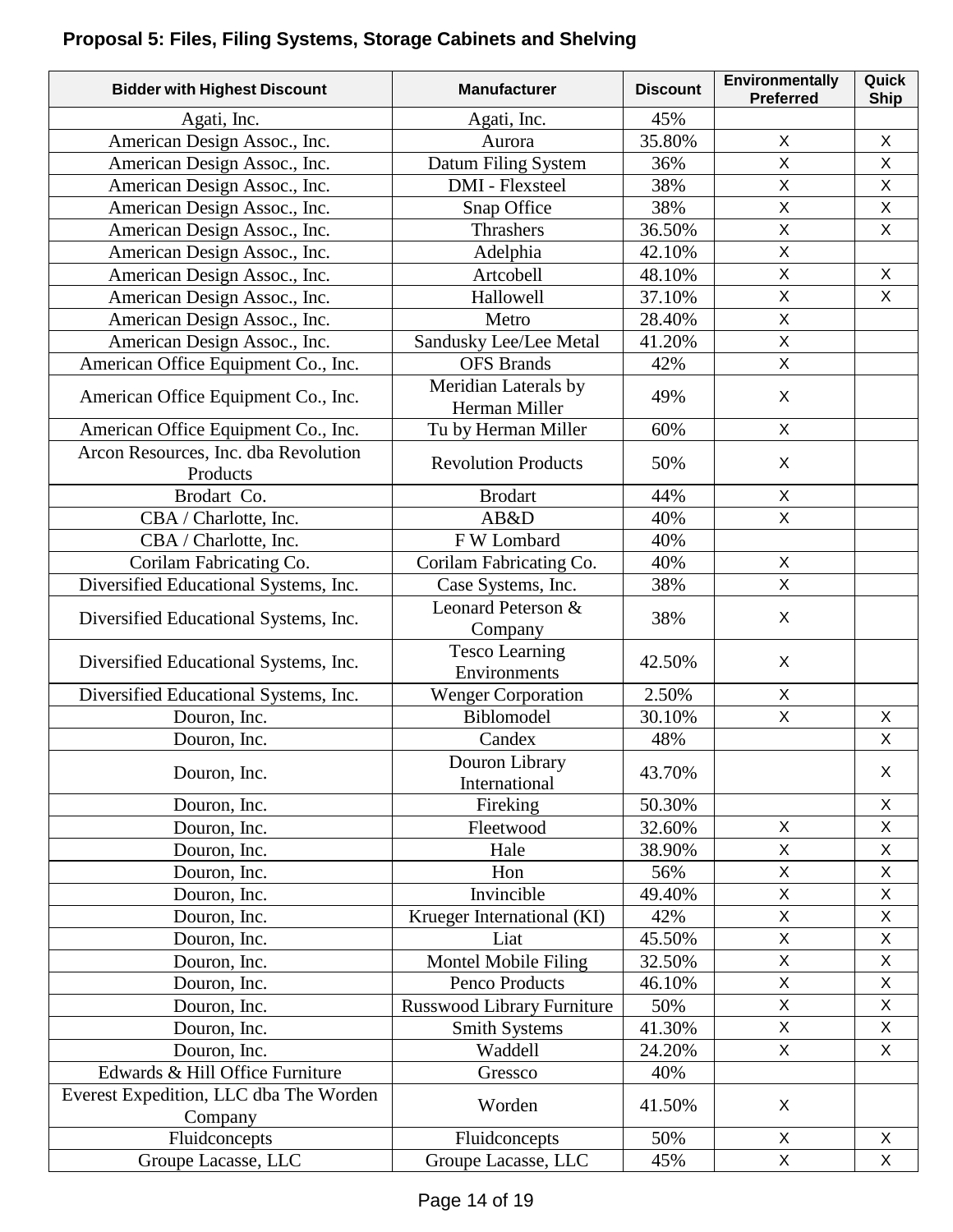# **Proposal 5: Files, Filing Systems, Storage Cabinets and Shelving (continued)**

| <b>Bidder with Highest Discount</b>                    | <b>Manufacturer</b>                         | <b>Discount</b> | Environmentally<br><b>Preferred</b> | Quick<br><b>Ship</b> |
|--------------------------------------------------------|---------------------------------------------|-----------------|-------------------------------------|----------------------|
| Hann Manufacturing, Inc. dba Hann                      | Hann                                        | 40%             | X                                   | X                    |
| High Point Furniture Industries, Inc.                  | <b>High Point Furniture</b><br>Industries   | 49%             | X                                   | X                    |
| Inscape                                                | Office Specialty dba<br>Inscape             | 56%             |                                     |                      |
| Interior Concepts Corp.                                | <b>Interior Concepts</b>                    | 55%             | X                                   |                      |
| Ironwood Manufacturing dba Ironwood                    | Ironwood                                    | 40%             | X                                   | X                    |
| Kimball Office, Inc.                                   | Kimball Office, Inc.                        | 53%             | $\overline{\mathsf{X}}$             | X                    |
| <b>Lakeshore Learning Materials</b>                    | Lakeshore Learning                          | 7%              | $\pmb{\times}$                      |                      |
| Liberty Systems, Inc.                                  | <b>MJ</b> Industries                        | 50%             |                                     |                      |
| Library Interiors, Inc.                                | <b>Library Interiors Millwork</b>           | 40%             | $\mathsf{X}$                        |                      |
| Library Interiors, Inc.                                | Moduform/Library Bureau<br>Wood             | 25%             | X                                   |                      |
| Marvel Group, Inc. dba Marvel                          | Marvel                                      | 40%             | X                                   | $\mathsf{X}$         |
| <b>Maryland Correctional Enterprises</b>               | <b>Maryland Correctional</b><br>Enterprises | 0%              | X                                   | X                    |
| Maxon Furniture, Inc.                                  | Maxon Furniture, Inc.                       | 64%             | X                                   |                      |
| Safco Products Co. dba Mayline                         | <b>Mayline Group</b>                        | 50%             |                                     |                      |
| MDM Office Systems, Inc. dba Standard<br>Office Supply | Alera                                       | 52.20%          | X                                   | X                    |
| Melos, Inc.                                            | Estey                                       | 50%             |                                     |                      |
| MOI, Inc.                                              | Knoll                                       | 47%             | X                                   | $\mathsf X$          |
| MOI, Inc.                                              | <b>OFS</b>                                  | 62.40%          | X                                   | X                    |
| <b>National Office Furniture</b>                       | <b>National Office Furniture</b>            | 50%             | $\sf X$                             | $\sf X$              |
| Palmieri Furniture                                     | Palmieri Library Furniture                  | 30%             | $\overline{X}$                      |                      |
| Paragon Furniture                                      | Paragon Furniture                           | 40%             | X                                   |                      |
| Price Modern, LLC                                      | <b>Carolina Business</b>                    | 54%             |                                     |                      |
| Price Modern, LLC                                      | Haworth                                     | 63%             |                                     |                      |
| Regency Seating, Inc.                                  | Regency Seating, Inc.                       | 50%             |                                     | X                    |
| Rudolph's Office & Computer Supply                     | Hirsh                                       | 52%             | X                                   | $\mathsf X$          |
| Rudolph's Office & Computer Supply                     | Safco                                       | 45%             | X                                   | X                    |
| Rudolph's Office & Computer Supply                     | Smead                                       | 40%             |                                     |                      |
| Rudolph's Office & Computer Supply                     | Tennsco                                     | 45%             | X                                   | X                    |
| School Specialty, Inc.                                 | <b>Quantum Storage</b>                      | 18%             |                                     |                      |
| School Specialty, Inc.                                 | <b>Rubbermaid Commercial</b>                | 29%             |                                     |                      |
| School Specialty, Inc.                                 | Storage Republic                            | 41%             |                                     |                      |
| Shuttle System, LLC dba Navetta                        | Navetta                                     | 20%             | X                                   |                      |
| Sommer Metalcraft Corp. DBA Library                    | Library Bureau Steel                        |                 |                                     |                      |
| <b>Bureau Steel</b>                                    | SafeStak                                    | 40%             |                                     |                      |
| Sommer Metalcraft Corp. DBA Library                    | Library Bureau Steel                        |                 |                                     |                      |
| <b>Bureau Steel</b>                                    | SpaceMax                                    | 40%             |                                     |                      |
| Steelcase, Inc.                                        | Steelcase                                   | 47%             | X                                   | X                    |
| STORAGELogic of Maryland, Inc.                         | <b>Hamilton Sorter</b>                      | 24%             | X                                   |                      |
| STORAGELogic of Maryland, Inc.                         | <b>Space Saver</b>                          | 24%             | X                                   | X                    |
| Teknion, LLC                                           | Teknion Ledger Storage,<br><b>LLC</b>       | 63.74%          | X                                   | X                    |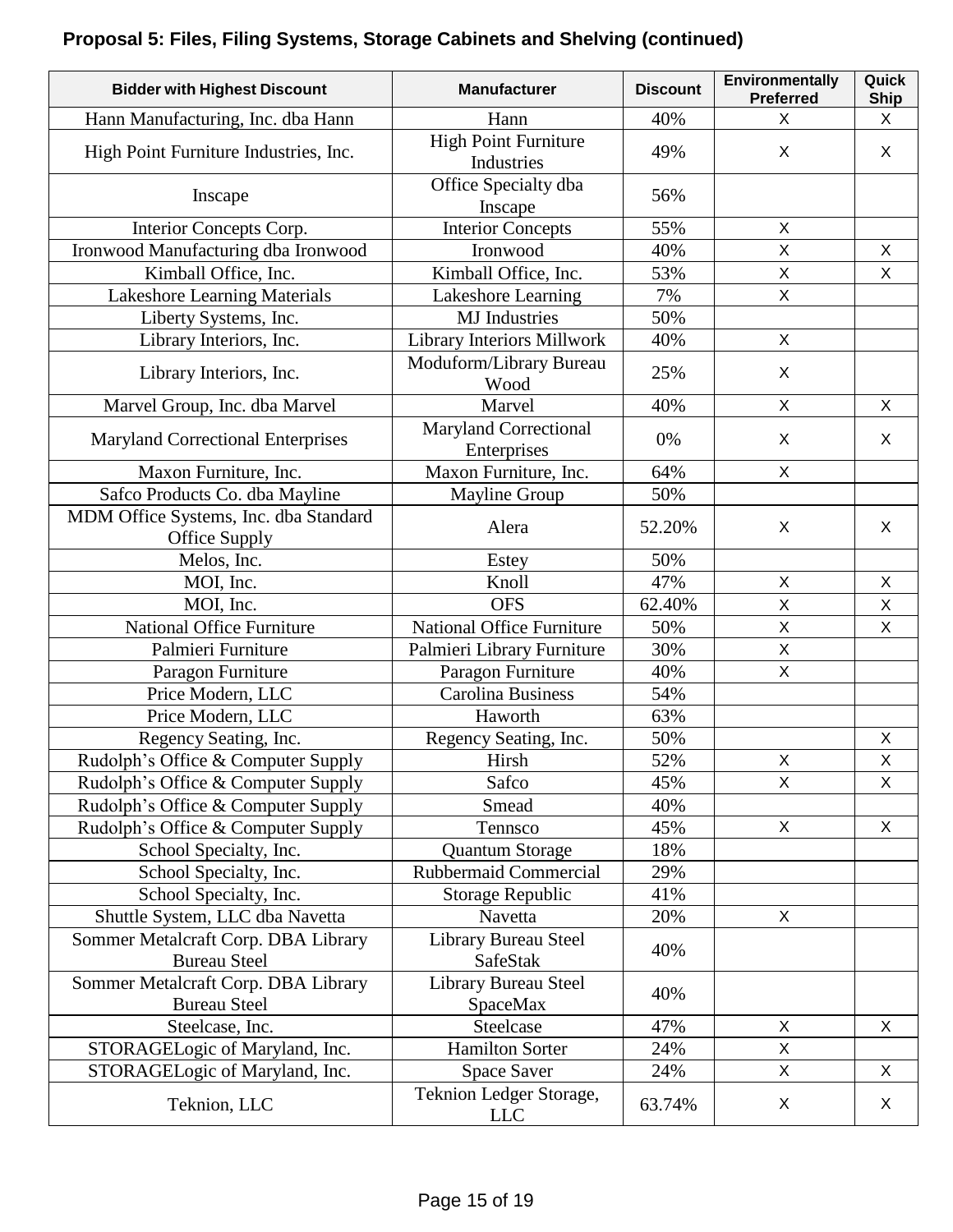# **Proposal 5: Files, Filing Systems, Storage Cabinets and Shelving (continued)**

| <b>Bidder with Highest Discount</b>     | <b>Manufacturer</b>         | <b>Discount</b> | Environmentally<br><b>Preferred</b> | Quick<br><b>Ship</b> |
|-----------------------------------------|-----------------------------|-----------------|-------------------------------------|----------------------|
| <b>Trendway Corporation</b>             | <b>Trendway Corporation</b> | 55%             |                                     |                      |
| Dancker, Sellew & Douglas, Inc.         | <b>Great Openings</b>       | 59%             |                                     |                      |
| Washington Office Interiors, LLC        | Krug                        | 45%             |                                     |                      |
| Washington Office Interiors, LLC        | Intensa                     | 38%             |                                     |                      |
| Whitney Bros., Co. dba Whitney Brothers | <b>Whitney Brothers</b>     | 10%             |                                     |                      |
| Zoom, Inc.                              | Haskell                     | 55%             |                                     |                      |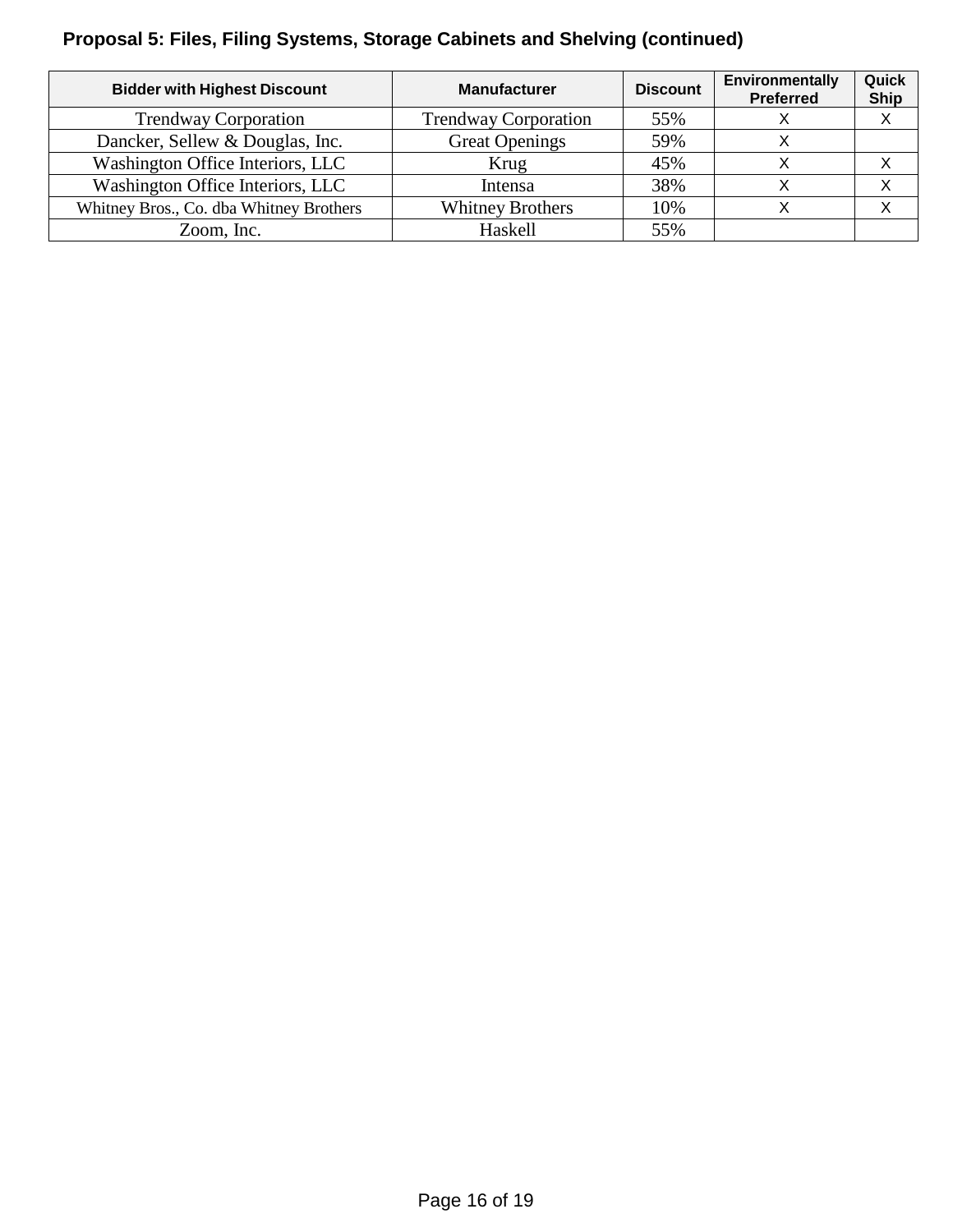# **Proposal 6: Lockers, Folding Tables & Chairs, Costumers/Other Misc. Furniture**

| <b>Bidder with Highest Discount</b>                           | <b>Manufacturer</b>                           | <b>Discount</b> | Environmentally<br><b>Preferred</b> | Quick<br><b>Ship</b> |
|---------------------------------------------------------------|-----------------------------------------------|-----------------|-------------------------------------|----------------------|
| Agati, Inc.                                                   | Agati, Inc.                                   | 45%             |                                     |                      |
| American Design Assoc., Inc.                                  | <b>ISE</b>                                    | 36.60%          | X                                   | X                    |
| American Design Assoc., Inc.                                  | <b>Palmer Hamilton</b>                        | 32%             |                                     |                      |
| American Design Assoc., Inc.                                  | PK-30 System                                  | 38.50%          | X                                   | X                    |
| American Design Assoc., Inc.                                  | <b>Speech Privacy Systems</b>                 | 24%             | $\mathsf{X}$                        | $\mathsf{X}$         |
| American Design Assoc., Inc.                                  | Hallowell                                     | 37.10%          | $\mathsf{X}$                        | X                    |
| American Design Assoc., Inc.                                  | Leisure Craft                                 | 27%             | $\mathsf{X}$                        |                      |
| American Design Assoc., Inc.                                  | Safco                                         | 40.10%          | $\mathsf{X}$                        | X                    |
| American Design Assoc., Inc.                                  | Sandusky Lee                                  | 41.20%          | $\mathsf X$                         |                      |
| American Office Equipment Co., Inc.                           | Everywhere & Renew<br>Tables by Herman Miller | 62%             | X                                   |                      |
| Arcon Resources, Inc. dba Revolution<br>Products              | <b>Revolution Products</b>                    | 50%             | X                                   |                      |
| BioFit Engineered Products, L.P.                              | <b>BioFit</b>                                 | 35%             |                                     |                      |
| Borgo Upholstery Limited O/A Borgo<br><b>Contract Seating</b> | <b>Borgo Contract Seating</b>                 | 55%             | X                                   | X                    |
| CBA / Charlotte, Inc.                                         | AB&D                                          | 40%             | X                                   |                      |
| CBA / Charlotte, Inc.                                         | F W Lombard                                   | 40%             |                                     |                      |
| Commercial Furniture Group, Inc.                              | Falcon                                        | 45%             | $\mathsf{X}$                        |                      |
| Commercial Furniture Group, Inc.                              | Thonet                                        | 45%             | $\mathsf X$                         |                      |
| Corilam Fabricating Co.                                       | Corilam Fabricating Co.                       | 40%             | $\mathsf X$                         |                      |
| Dauphin North America                                         | Dauphin North America                         | 50%             | $\mathsf{X}$                        |                      |
| Dauphin North America                                         | Valo, a division of Dauphin                   | 50%             | $\mathsf X$                         | X                    |
| Ditto Sales, Inc. dba Versteel                                | Ditto Sales, Inc. dba<br>Versteel             | 40%             | $\mathsf X$                         | X                    |
| Diversified Educational Systems, Inc.                         | <b>Tesco Learning</b><br>Environments         | 42.50%          | X                                   |                      |
| Diversified Educational Systems, Inc.                         | <b>Wenger Corporation</b>                     | 2.50%           | X                                   |                      |
| Douron, Inc.                                                  | Hon                                           | 53.50%          | $\mathsf X$                         | $\mathsf{X}$         |
| Douron, Inc.                                                  | Intensa                                       | 41.80%          | $\sf X$                             | $\mathsf X$          |
| Douron, Inc.                                                  | Magnuson                                      | 25.60%          | X                                   | X                    |
| Douron, Inc.                                                  | Mity-Lite Tables                              | 34.40%          | $\mathsf{X}$                        | X                    |
| Douron, Inc.                                                  | Candex                                        | 48%             |                                     | $\mathsf X$          |
| Douron, Inc.                                                  | <b>Chief Manufacturing</b>                    | 42%             |                                     | $\mathsf X$          |
| Douron, Inc.                                                  | Claridge                                      | 35%             | $\mathsf{X}$                        | $\mathsf X$          |
| Douron, Inc.                                                  | <b>Clarin Seating</b>                         | 42.80%          | $\mathsf{X}$                        | X                    |
| Douron, Inc.                                                  | Clarus                                        | 30.10%          | $\mathsf{X}$                        | $\mathsf X$          |
| Douron, Inc.                                                  | Fleetwood                                     | 32.60%          | $\mathsf{X}$                        | $\mathsf X$          |
| Douron, Inc.                                                  | Krueger International (KI)                    | 42%             | $\mathsf X$                         | $\mathsf X$          |
| Douron, Inc.                                                  | Penco Products                                | 46.10%          | $\mathsf{X}$                        | $\mathsf{X}$         |
| Douron, Inc.                                                  | Peter Pepper                                  | 21%             | $\mathsf X$                         | X                    |
| Douron, Inc.                                                  | Shiffler                                      | 5%              |                                     | $\mathsf{X}$         |
| Douron, Inc.                                                  | SixInch                                       | 21.10%          |                                     | X                    |
| Douron, Inc.                                                  | Virco                                         | 65.50%          | X                                   | X                    |
| Douron, Inc.                                                  | Workstuff, Inc.                               | 32.30%          | $\mathsf{X}$                        | $\mathsf{X}$         |
| Edwards & Hill Office Furniture                               | Deflecto                                      | 35%             | $\mathsf{X}$                        | X                    |
| Edwards & Hill Office Furniture                               | Millennium Mat                                | 50%             |                                     | $\mathsf{X}$         |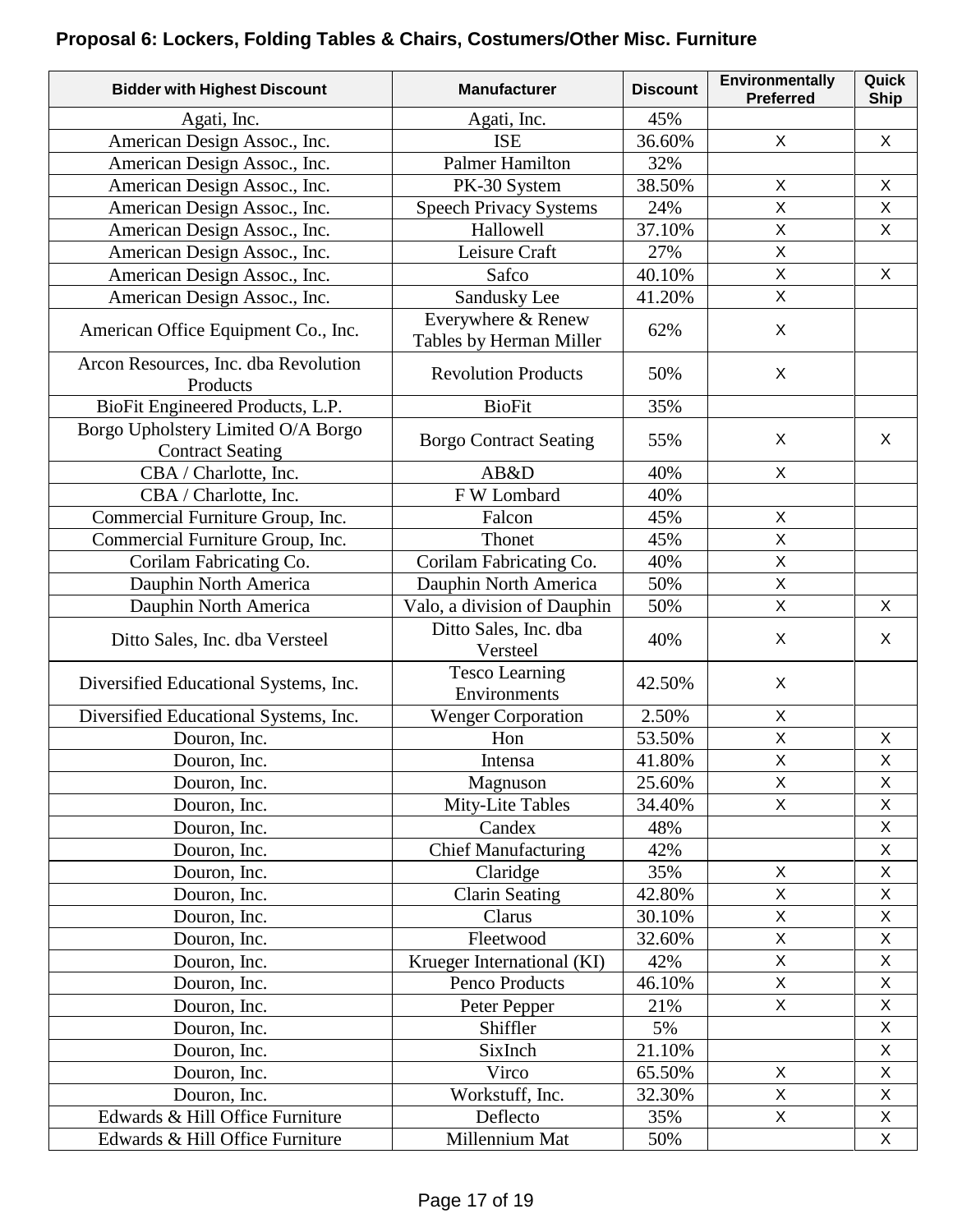### **Proposal 6: Lockers, Folding Tables & Chairs, Costumers/Other Misc. Furniture (continued)**

| <b>Bidder with Highest Discount</b>                            | <b>Manufacturer</b>                                            | <b>Discount</b> | <b>Environmentally</b><br><b>Preferred</b> | Quick<br><b>Ship</b> |
|----------------------------------------------------------------|----------------------------------------------------------------|-----------------|--------------------------------------------|----------------------|
| Fairway Holdings, Inc. dba Berco<br><b>Furniture Solutions</b> | Fairway Holdings, Inc. dba<br><b>Berco Furniture Solutions</b> | 50%             |                                            |                      |
| Fluidconcepts                                                  | Fluidconcepts                                                  | 50%             | X                                          | X                    |
| Groupe Lacasse, LLC                                            | Groupe Lacasse, LLC                                            | 45%             | $\overline{X}$                             | $\mathsf{X}$         |
| Gunlocke Company, LLC                                          | Gunlocke Company, LLC                                          | 53%             | $\overline{X}$                             |                      |
| Hann Manufacturing, Inc. dba Hann                              | Hann                                                           | 40%             | $\mathsf{X}$                               | $\mathsf{X}$         |
| Hi5 Furniture, Inc.                                            | Hi5 Furniture, Inc.                                            | 45%             |                                            |                      |
| High Point Furniture Industries, Inc.                          | <b>High Point Furniture</b><br>Industries                      | 49%             | X                                          | X                    |
| Humanscale Corporation                                         | Humanscale Corporation                                         | 55%             | $\mathsf{X}$                               | X                    |
| Interior Concepts Corp.                                        | <b>Interior Concepts</b>                                       | 55%             | $\mathsf{X}$                               |                      |
| Ironwood Manufacturing dba Ironwood                            | Ironwood                                                       | 40%             | $\mathsf{X}$                               | $\mathsf{X}$         |
| Kimball Office, Inc.                                           | Kimball Office, Inc.                                           | 53%             | X                                          | $\mathsf{X}$         |
| Lakeshore Learning Materials                                   | Lakeshore Learning                                             | 7%              | $\sf X$                                    |                      |
| Lesro Industries, Inc.                                         | Lesro                                                          | 43%             |                                            | X                    |
| Liberty Systems, Inc.                                          | Muzo                                                           | 30%             |                                            |                      |
| Library Interiors, Inc.                                        | Library Interiors Millwork                                     | 40%             | X                                          |                      |
| Library Interiors, Inc.                                        | Moduform/Library Bureau<br>Wood                                | 25%             | X                                          |                      |
| Library Interiors, Inc.                                        | <b>Big Cozy Books</b>                                          | 10%             | $\mathsf{X}$                               |                      |
| Library Interiors, Inc.                                        | Iglooplay                                                      | 10%             | $\overline{X}$                             |                      |
| Marvel Group, Inc. dba Marvel                                  | Marvel                                                         | 40%             | X                                          | X                    |
| <b>Maryland Correctional Enterprises</b>                       | <b>Maryland Correctional</b><br>Enterprises                    | 0%              | X                                          |                      |
| Maxon Furniture, Inc.                                          | Maxon Furniture, Inc.                                          | 64%             | X                                          |                      |
| Melos, Inc.                                                    | Melos Library                                                  | 40%             |                                            |                      |
| Melos, Inc.                                                    | Southern Aluminum                                              | 40%             |                                            |                      |
| MOI, Inc.                                                      | Highmark                                                       | 60%             | X                                          | X                    |
| MOI, Inc.                                                      | Knoll                                                          | 54%             | $\overline{\mathsf{X}}$                    | $\mathsf{X}$         |
| National Office Furniture                                      | National Office Furniture                                      | 50%             | X                                          | Χ                    |
| Nova Solutions, Inc.                                           | <b>Nova</b>                                                    | 45%             |                                            |                      |
| Palmieri Furniture                                             | Palmieri Library Furniture                                     | 30%             | X                                          |                      |
| Paragon Furniture                                              | Paragon Furniture                                              | 40%             | $\mathsf{X}$                               |                      |
| Price Modern, LLC                                              | <b>Haworth Tables</b>                                          | 58%             |                                            |                      |
| Price Modern, LLC                                              | <b>Nevers</b>                                                  | 50%             |                                            |                      |
| Regency Seating, Inc.                                          | Regency Seating, Inc.                                          | 50%             |                                            | X                    |
| Rudolph's Office & Computer Supply                             | Quartet                                                        | 40%             | X                                          | X                    |
| Rudolph's Office & Computer Supply                             | Tennsco                                                        | 45%             | $\mathsf{X}$                               | X                    |
| Rudolph's Office & Computer, Inc.                              | Viking                                                         | 45%             |                                            | $\mathsf X$          |
| School Specialty, Inc.                                         | Ghent                                                          | 43%             |                                            | X                    |
| School Specialty, Inc.                                         | MooreCo                                                        | 46%             | $\mathsf{X}$                               | X                    |
| School Specialty, Inc.                                         | Rubbermaid Commercial                                          | 29%             |                                            | X                    |
| School Specialty, Inc.                                         | Wisconsin Bench Mfg.                                           | 47%             | X                                          |                      |
| Shuttle System, LLC dba Navetta                                | Navetta                                                        | 20%             | $\mathsf{X}$                               |                      |